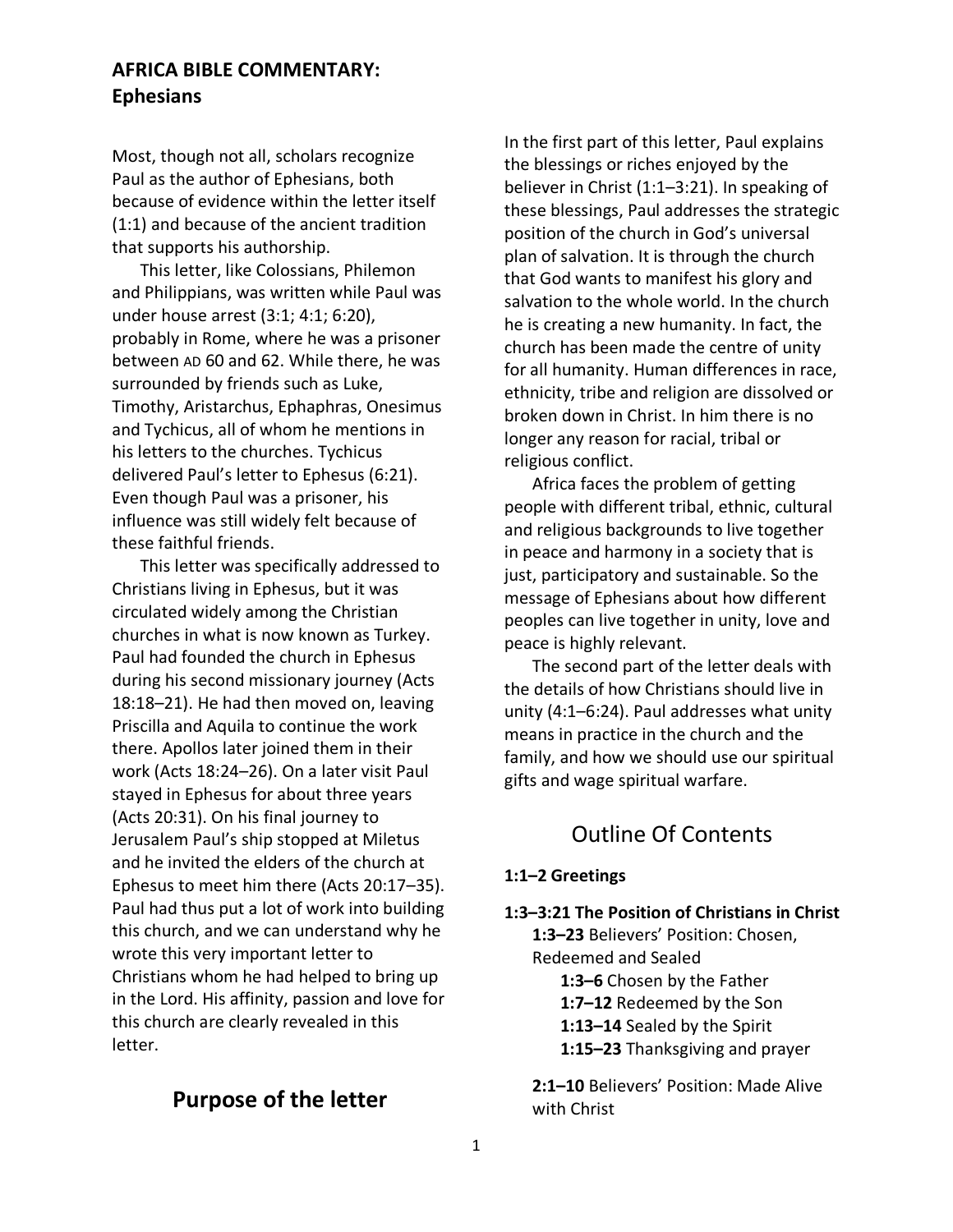**2:1–3** Old Condition: Dead to God **2:4–10** New Condition: Alive to God

**2:11–22** Believers' Position: United in One Body **3:1–21** Believers' Position: Equal in the Body

**4:1–6:20 Christlike Living 4:1–6** Saved to Walk in Unity **4:7–16** Gifted to Operate in Diversity **4:17–22** Put Off the Old Life **4:23–32** Put On the New Life **5:1–7** Imitate God **5:8–14** Walk as Children of Light **5:15–20** Live Wisely **5:21–6:9** Live Responsibly **5:22–33** In marriage **6:1–4** In the family **6:5–9** At work **6:10–20** Into Battle: The Armour of God

**6:21–24 Conclusion**

# **COMMENTARY**

# **1:1–2 Greetings**

Africans generally regard someone who does not greet others as rude. Such a person will have little spiritual or social impact. Thus we can appreciate the care Paul takes to greet his readers in a way that communicates both his care and love for them.

Paul begins by introducing himself as an apostle of Christ. An *apostle* (**1:1a**) is someone who has been divinely commissioned to represent Christ, especially as a pioneer in establishing new churches or new Christian ministries. The term was not restricted to the original disciples of Jesus, but was also applied to

other Christian missionaries and is listed among the gifts of the Holy Spirit (4:11).

Paul stresses that his apostleship is *by the will of God* (see also Gal 1:1). Consequently, his message comes with divine authority. Because of his past (see Acts 26:9–11), Paul is very aware that God's appointment of him as a messenger of the gospel and a witness of Christ is indeed an expression of his grace.

Paul uses two words to describe those to whom he is sending this letter: they are *saints* and *faithful* (**1:1b**). The word 'saint' is not a description of what they are like but of what God has done for them. It indicates that they have been set apart for God and made pure and holy for his service, and thus it applies to both OT and NT believers. We cannot make ourselves *saints*. We are made such by the Lord. By contrast, the word 'faithful' refers to our commitment to maintain a good relationship with the Lord through holding fast to his word and being obedient to him. Just as in Africa we have obligations to the clan to which we belong by virtue of our birth, so now that God has chosen us to be part of the clan of 'saints', we have obligations to one another and to God. Any failure or refusal to live up to these obligations marks us as unfaithful.

The greeting *grace and peace* is a common one in both Hebrew and Greek, but gains rich meaning from its association with *God our Father and the Lord Jesus Christ* (**1:2**). **'**Grace' is the act of giving freely when the giver is under no obligation to do so. It is quite different from giving because one has been bribed or persuaded to give. God's grace is shown in his redemption of human beings through Jesus Christ, something that was done purely on God's initiative (1:11–12), as Paul is well aware.

When Paul prays for grace for the believers, he is praying both that God's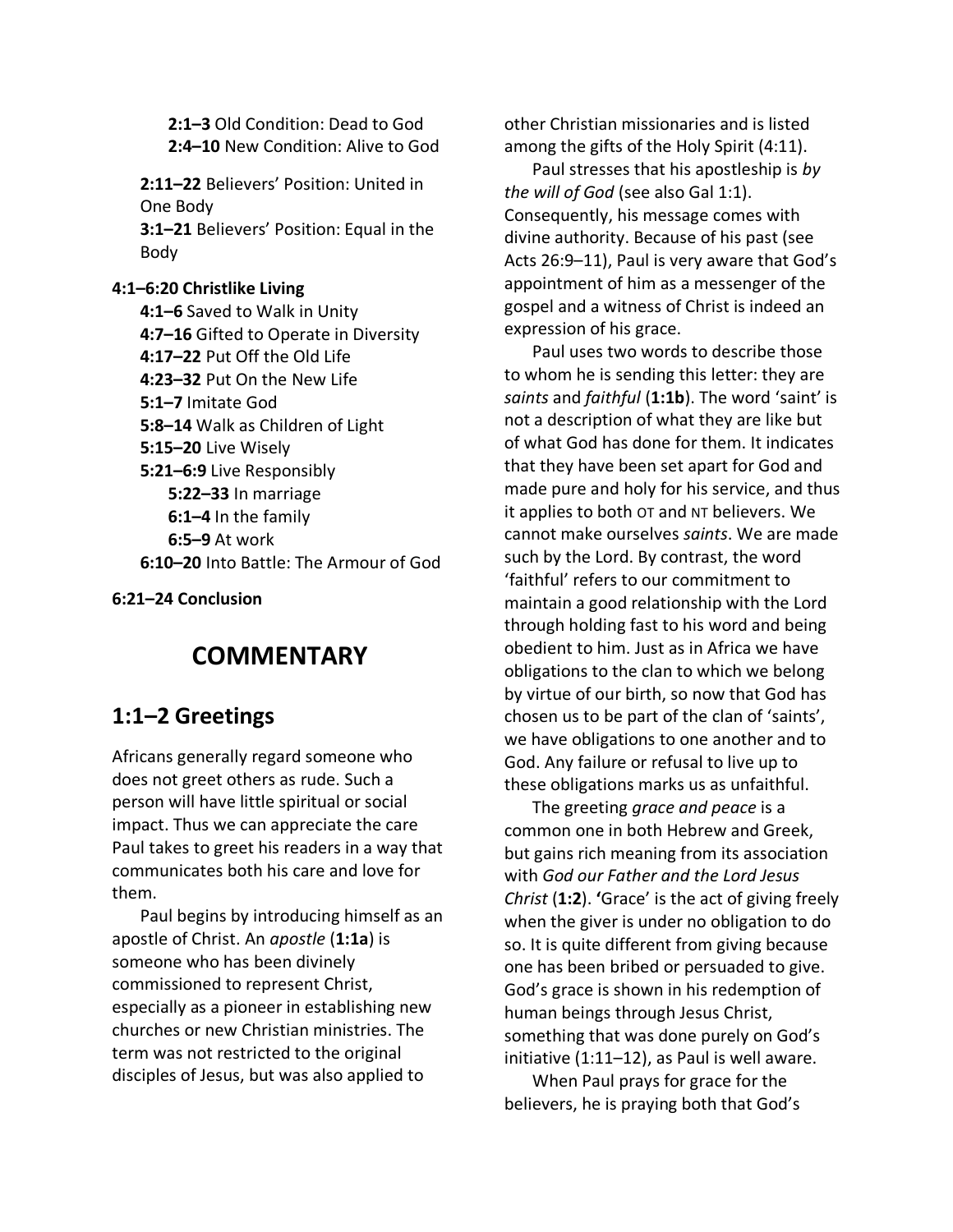grace will work in their lives, transforming them, and that this grace will then be apparent in their actions as they themselves show grace to others and gratitude to God.

'Peace' is not a natural state for human beings, for as a result of sin we are more familiar with hostility, conflict, selfishness and anxiety. But Christ's kingdom is characterized by peace, both between God and believers and between believers. The ongoing wars and violence in Africa indicate a continent that is in deep need of the virtues of grace and peace.

# **1:3–3:21 The Position of Christians in Christ**

# **1:3–23 Believers' Position: Chosen, Redeemed and Sealed**

Originally, 1:3–14 was a Trinitarian hymn sung by the early church in praise of God the Father who chose believers, God the Son who redeemed them, and God the Holy Spirit who sealed them. Such celebrations of all the persons in the Trinity should still play an important part in our worship today.

# *1:3–6 Chosen by the Father*

Paul starts by praising God the Father for who he is and all he has done. Speaking of him as the *Father of our Lord Jesus Christ* (**1:3**) establishes the unique relationship between God the Father and Jesus the Son. But it should not be misunderstood as implying a biological relationship. Rather, it is a theological concept that recognizes that Jesus Christ and God are both equal and eternal.

The God who created the heavens and the earth is the same one who gives us

*every spiritual blessing in Christ* (1:3). In other words, he gives us the blessings that flow from Christ's redemption of us. These blessings are not material but spiritual. They are what is necessary for salvation and godliness. The *heavenly realms* (1:3) are the unseen world of spiritual realities in which Christians live. Africans are very aware of these spiritual realities, and many live in fear of them. But because of God's blessings, believers in Christ can face them with confidence.

One of the blessings we have received is that God has chosen us *in Christ* (**1:4a**). What an honour, to be specially chosen by God to receive his gift of salvation! This was no impulsive decision, but was made *before the creation of the world* (**1:4b**). God selects believers individually while Jesus Christ does the work of transforming them into a community, the church, his body. The election of believers and the gift of eternal life do not date from the cross of Christ, but are part of God's eternal plan. Jesus Christ was the one who put this plan into effect, making these blessings a reality that all who believe in him may obtain.

The two great purposes for which believers are chosen are firstly to be *holy* and secondly to be *blameless* (**1:4c**). God wants us to reflect his glory by demonstrating his holiness or purity in our lives. Animals for sacrifice had to be *blameless,* that is, without any blemish. We are not called to be physically perfect, but to be morally perfect. If God chose us in Christ so that we can be blameless before him, all of our life should be dedicated to him.

Some people claim that God's choice of believers (1:4) or his predestination of them (1:5) is unfair because it selects some and excludes others. What they fail to see is that the underlying motive for God's choice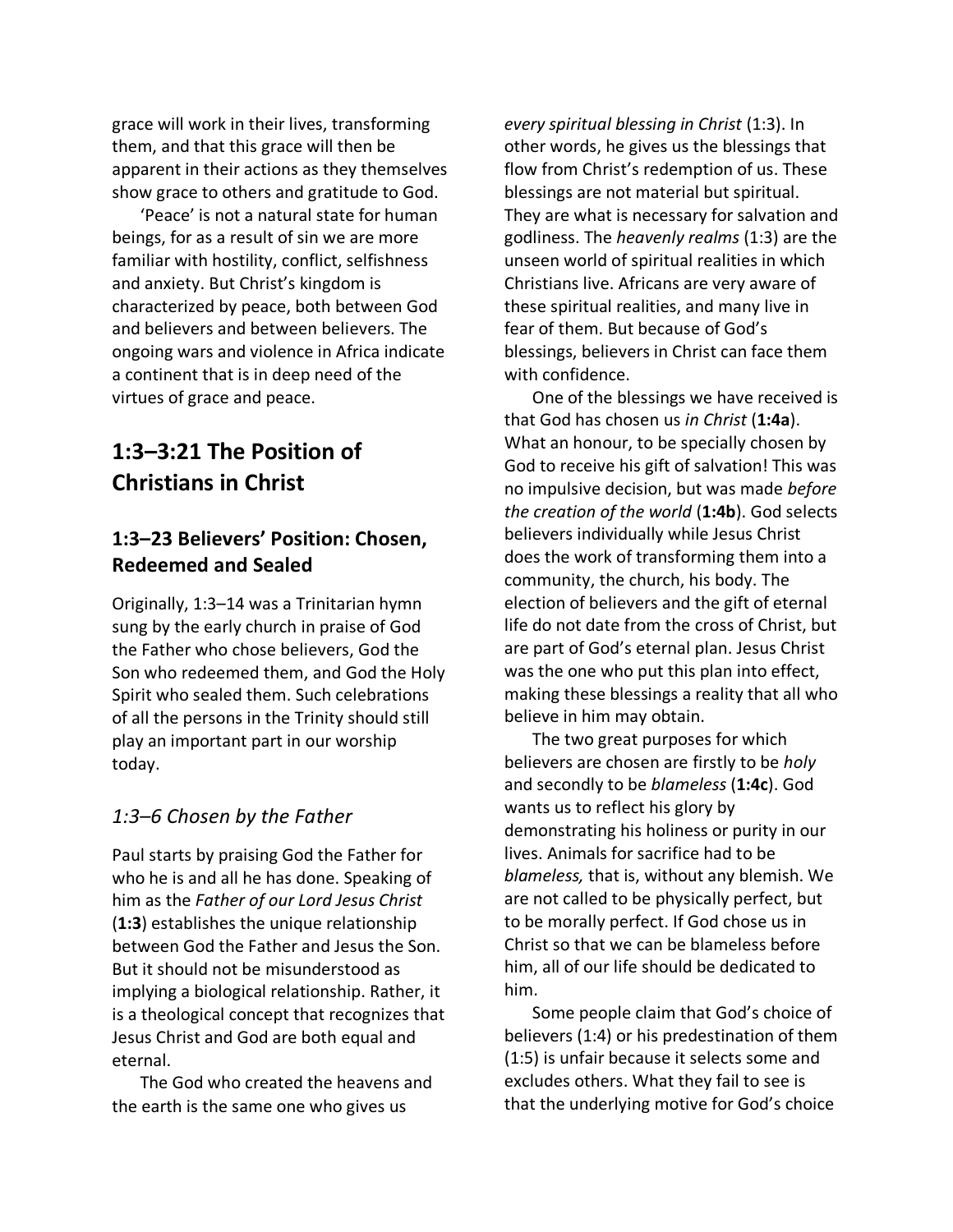and predestination is *love* (**1:4d**), which does not exclude anyone (John 3:16). Those excluded in the end are those who refuse God's offer of salvation (John 3:17–19).

Another thing that God has done for us is to adopt us as his sons and daughters (**1:5a**). Adoption is a legal process that makes believers co-heirs with Christ. This special family relationship changes our whole perspective on and relationship to God. He is no longer remote and unapproachable, but becomes a Father who is near and dear to us.

Our adoption is purely an act of God's grace, rooted in his *pleasure and will* (**1:5b**). It is not done out of pity or motivated by selfishness or by what someone has done. Thus we should respond with thankfulness, praise and worship (**1:6**). Africans know how to give praise and honour to national heroes such as Nelson Mandela and Miriam Makeba. Our understanding of what God has freely done for us should evoke even more praise and worship than we give to human leaders.

### *1:7–12 Redeemed by the Son*

Having carefully explained the foundation of God's redemptive plan, Paul moves on to the drama of the cross that put it into effect. Jesus became the sacrificial Lamb for us, whose death freed us from the slavery to sin and the world that had been our fate since our rebellion against God in the Garden of Eden. Christ's death made peace possible between God and us. Whereas previously we had been under God's wrath and judgment, now God could graciously offer *forgiveness of sins* (**1:7a**). The cross of Christ gives forgiveness its legal and righteous basis in dealing with the sin problem. No wonder Paul speaks of *the riches of God's grace* (**1:7b**)! When it comes

to matters of redemption and forgiveness, God is never stingy. No matter how much we have sinned, he always has enough grace to redeem us and forgive us.

But while God's grace is given freely, it is not given recklessly. His actions are guided by *wisdom and understanding* (**1:8**). 'Wisdom' is knowledge of the true reality of a situation, rather than of superficial facts. 'Understanding' is the discernment required to distinguish between reality and falsehood. We are always uncertain and doubtful because we have to rely on guesses and assumptions. God knows all things as they really are. We need to pray that he will share his wisdom and understanding with us as we try to follow him and work to build up his church.

God has already given us some insight into his thinking, for he has revealed to us *the mystery of his will* (**1:9a**). This 'mystery' is God's plan of salvation that was revealed through Christ. This plan extends beyond the mere salvation of humanity to embrace all things in heaven and on earth—the entire universe (**1:10**). The entire universe needs salvation because the fall of humanity (Gen 3) produced a universal state of chaos and conflict (Rom 8:19–22). But at the climax of time, God will bring all things into unity and make them all subject to Christ. Jesus Christ will then be the ruler of the entire universe!

There is no way we could know that such a plan exists if God did not reveal it to us. This revelation is also a result of God's grace, here described as *his good pleasure* (**1:9b**). He was under no external obligation to reveal it.

The fact that the will of God is so closely tied to Christ's work of redemption and that he is the one who is to rule has important implications. All others who claim to be intermediaries between God and humanity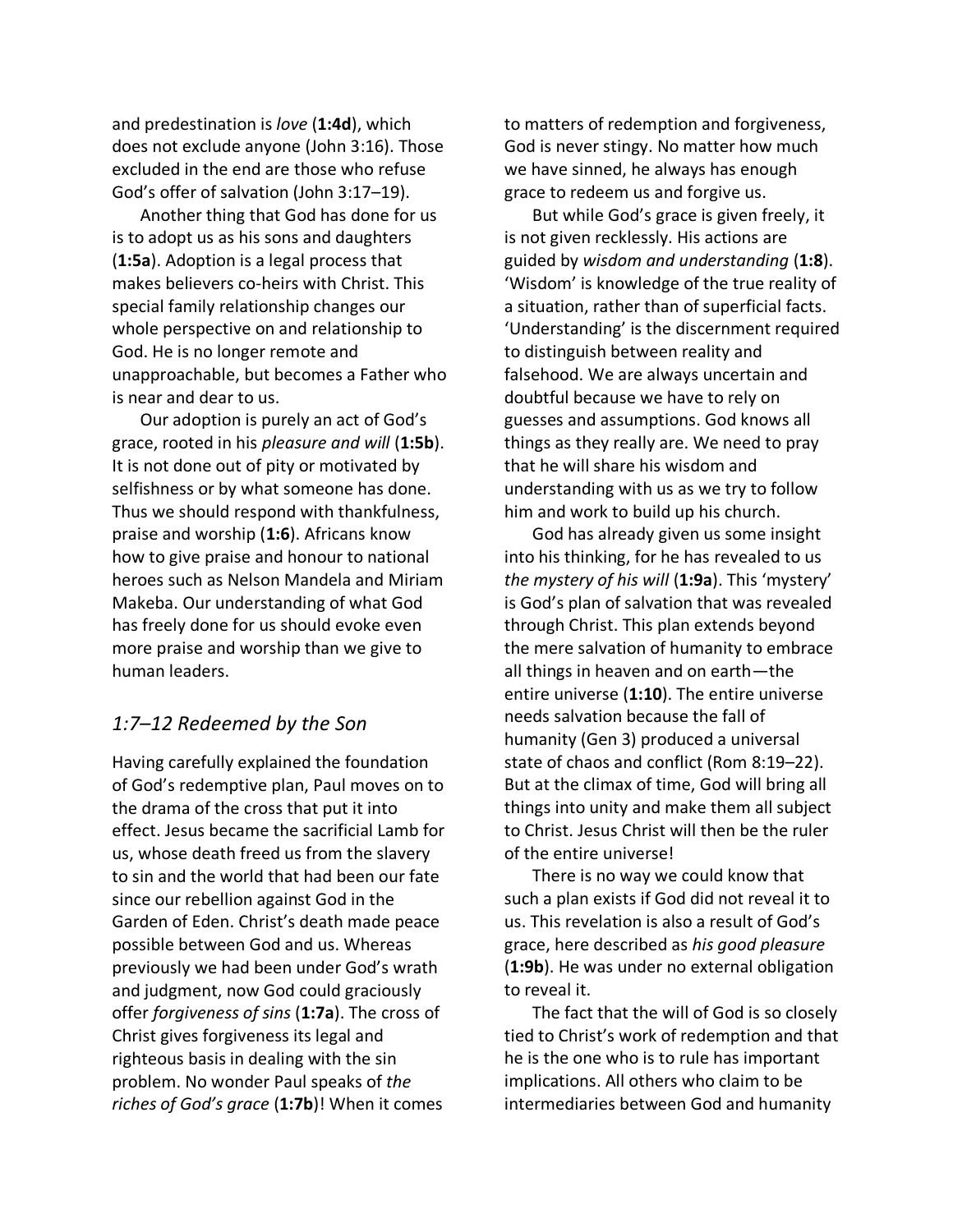must be working outside of God's will. God has planned from eternity to make Jesus Christ the only means of obtaining salvation (John 14:6). Thus Christ should not be taken lightly or ignored. The same point is made by Paul's constant use of the phrase *in Christ* in this letter. It was 'in Christ' that God executed his plan of salvation, and it is only 'in Christ' that humanity obtains this salvation.

Paul says that *we were also chosen* (**1:11**). However, these words can also be translated 'we were heirs'. In the OT, Israel was God's chosen people. Now believers in Christ have also been chosen and they have Christ as their inheritance.

The first to believe Jesus was the longawaited Messiah were Jews like the apostles (**1:12**). Although many Jews rejected Jesus, there were some who believed. The faith of these few Jewish believers brought great honour, glory and praise to God. What a delight to know that our faith in Jesus Christ does the same!

### *1:13–14 Sealed by the Spirit*

In the previous verse, Paul spoke specifically about the first believing Jews, and now he speaks of the believing Gentiles to whom he is writing. Paul assures them that they have been fully incorporated into the community of believers, the body of Christ, and thus are equal to the believing Jews and are also heirs in Christ.

A distinction has to be made between merely hearing the gospel of Christ and the hearing of faith, which brings salvation. The Ephesians had truly *heard* the gospel (**1:13a**), which is here referred to as *the word of truth*. It is no falsehood, but the truth that leads to salvation and liberation from sin and bondage. Anyone who believes this word of truth has salvation and is sealed by the Holy Spirit as a mark of identity or possession (**1:13b–14**). This mark is similar to the chalk mark that an Igbo host in Nigeria puts on the wrist of a visitor. Both the chalk mark and the *seal* indicate that this person is to enjoy the privileges and protection of the entire community.

Jesus Christ sent the Holy Spirit to apply the benefits of redemption in the lives of the believers, that is, to fulfil the promises made by the Father and the Son. Not only does the Holy Spirit mark us as *God's possession*, but he also guarantees that we will indeed receive the full inheritance that God has graciously promised us (1:13b). What the Holy Spirit does brings praise, honour and glory to God.

### *1:15–23 Thanksgiving and prayer*

After this song of praise to the Triune God for his plan and work of salvation (1:3–14), Paul turns to thanksgiving and prayer for the believers at Ephesus. He has heard good news about their faith and responds with joy and thanksgiving (**1:15–16a**). We too should rejoice when we see and hear that God is at work, rather than being envious of the success of others. When we recognize that all that God gives is from his grace, we will respond graciously.

Paul also commits himself to praying for the believers (**1:16b**). He does not indulge in habits that destroy a community of believers, such as not caring for one another, gossiping, being critical and circulating petitions against others. Nor is he the sort of person who will forget old friends and stop praying for them.

The primary thing for which Paul prays is that God will do even more work in the believers. He prays that the truths he has been teaching in 1:3–14 will take root in the inmost hearts of the believers at Ephesus.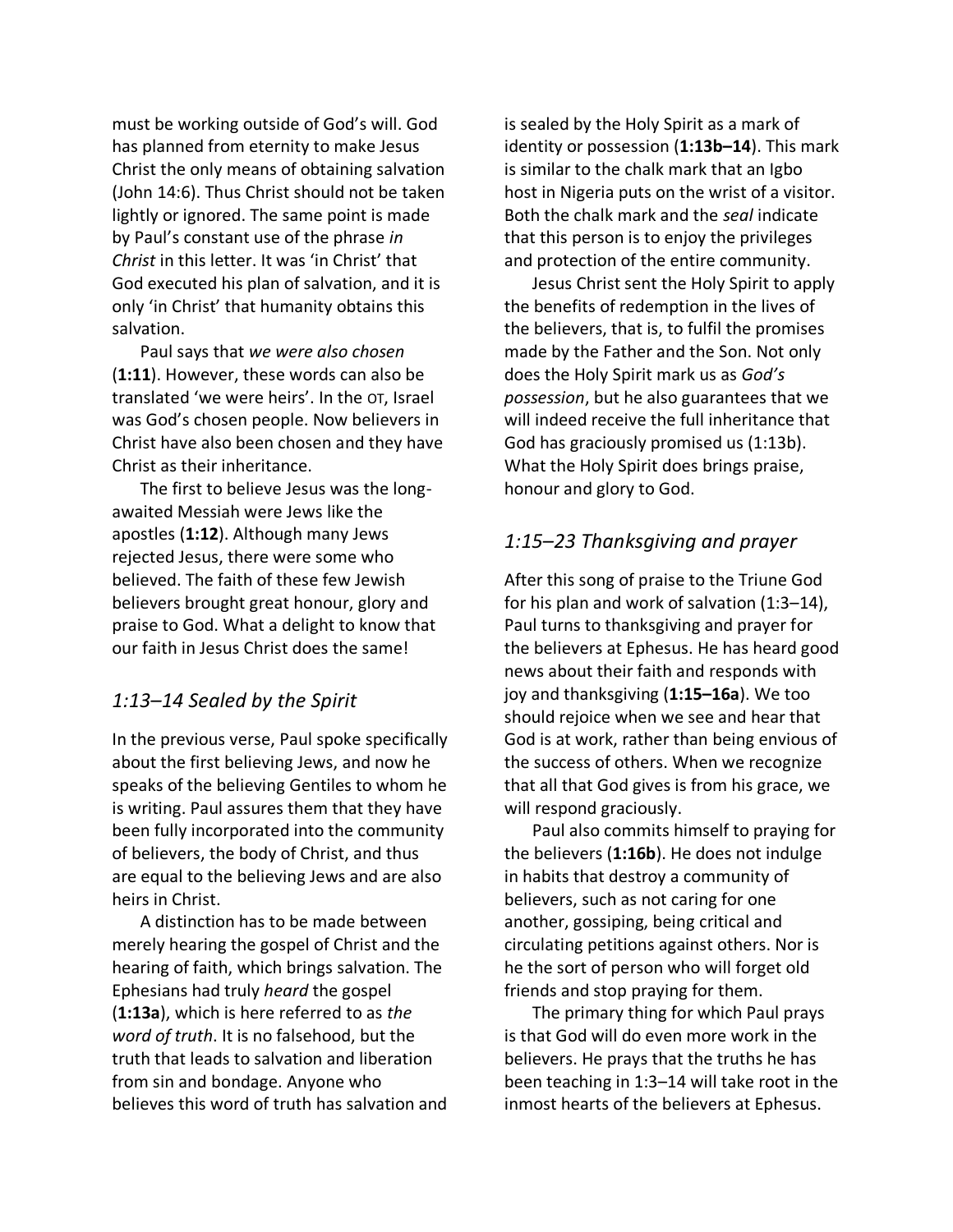His prayer is addressed to the *glorious Father* (**1:17a**). God is 'glorious' because of his exalted nature and his marvellous and gracious deeds. This is the God who planned our salvation from eternity and saw it implemented by Jesus Christ, his dear Son. This God is capable and gracious enough to give the Holy Spirit to help believers apply his spiritual blessings in their lives. The Holy Spirit is the *Spirit of wisdom and revelation* (**1:17b**) because he reveals the mind of God to us. Without him, it would be impossible for ordinary men and women to experience spiritual empowerment and exercise spiritual wisdom, insight and discernment (1 Cor  $2:6-16$ ).

The Holy Spirit is very different from the spirits that are worshipped in traditional religion. He is a person, not just an influence or a force. He cannot be manipulated or placated as spirits are in traditional religions. He is also holy and so cannot be associated with anything unholy or demonic. He helps us know God much more deeply (**1:17c**). Without his revelation and wisdom, our knowledge of who God is and what he does for us will be shallow and weak.

The second thing for which Paul prays is that *the eyes of your heart may be enlightened* (**1:18a**). The heart was regarded as the seat of human emotions, the source of our thoughts, judgments and feelings. Sin has blinded it to the things of God, and only the divine light shed by the Holy Spirit can lighten its darkness and enable it to see clearly. Our natural spiritual blindness means that we are unaware of three things: the hope of our calling, the riches of our glorious inheritance, and the extent of the power of Jesus' resurrection (**1:18b–19**). We may have an intellectual knowledge of these things, but we need to

convert this 'head knowledge' into a 'heart knowledge' that excites us and moves us to love and action. The only way that this can be done is through prayer.

The enemies of Jesus thought that they could harness the power of death to silence him, but instead God used his death to demonstrate that his power is even greater than that of death and to glorify and exalt him (**1:20a**; Phil 2:8–11). What a contrast between his power and that of the ancestors, to whom some still pour libations!

Jesus is now seated at the *right hand* of the Father, in a place of honour, power and authority that far exceeds that of all other powers and titles, whether human, demonic or angelic, both present and future (**1:20b–21**). He has become the ruler of the universe!

Africans believe in the existence of many spirit beings and mysterious spiritual forces and powers, and fear them. But they can take courage from the fact that Christ's authority and power are far greater than that of any spirit being. All such beings are subject to him since God has made him their supreme ruler and sovereign Lord (Phil 2:9–11). They are so low compared to him that they can be said to be *under his feet* (**1:22a**).

God has made Christ *head over everything for the church* (**1:22b**). Jesus died to save people and call them into his church, and now God has given him all the power that is needed to build his church. Christ's supreme power was at work in the growth and expansion of the young church in the first century despite the hostility it faced and the opposition of human and spiritual authorities and powers. And it is still at work today to protect his church, empower it and ensure its success.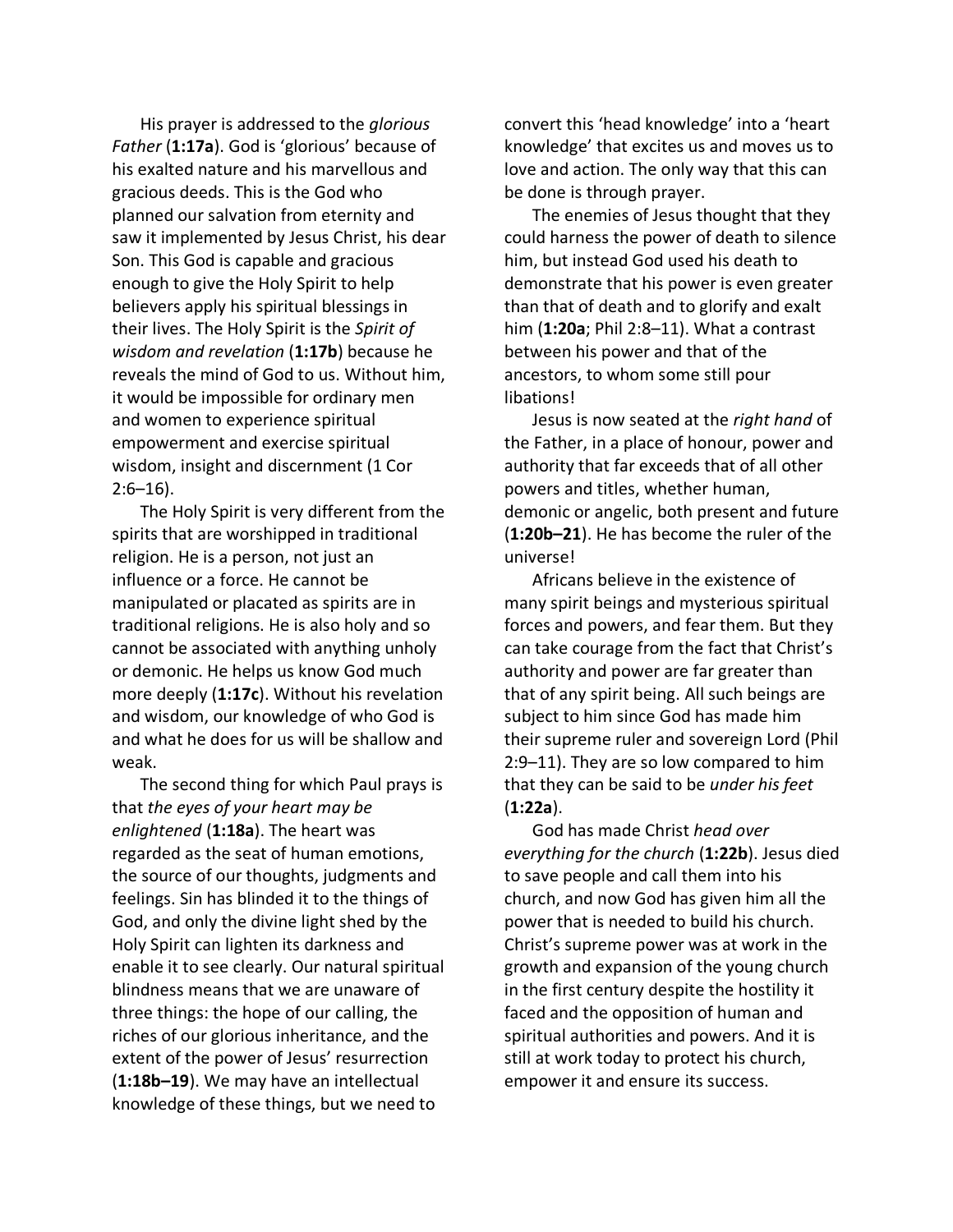If Christ is the head, then the church is *his body* (**1:23a**). Individuals who come to faith in Christ join a new community, a new humanity, in which there is fellowship and communion with the Lord and with each other. Christ provides all the resources his body needs to sustain it. He knows how to construct a new humanity out of the one ruined by sin. He quickens that which was dead. He recreates that which was in ruins. He regenerates that which has been deadened by the power of the flesh. He restores that which has been exhausted and impoverished. He nourishes that which has been starved and withered. He pours his life into his church, so that the church becomes *the fullness of him who fills everything in every way* (**1:23b**). The church itself becomes transformed into his image, so that believers become more like Christ and represent him to the world.

But Christ's redemptive work does not manifest itself only in the formation and filling of his body, the church; it also fills the whole creation. His sustaining and preserving power is for both the church and the world.

# **2:1–10 Believers' Position: Made Alive with Christ**

Paul has described Christ's position (1:20– 23), and now he describes the position of those who believe in Christ. Whereas believers were once dead to God as a result of a life of sin (2:1–3), their salvation in Christ has made them alive to God (2:4–10).

# *2:1–3 Old Condition: Dead to God*

Before they came to know Christ, the believers in Ephesus could be described as dead in their sins (**2:1**) because their lives were controlled by the power of sin. Their

behaviour and attitudes meant that they had as little ability to relate to God as they would have had if they were dead. Their lives were moulded by two forces: *this world* and *the ruler of the kingdom of the air* (**2:2**). The latter expression describes someone who exerts influence in the atmosphere as well as on earth, and who thus influences the whole world. This ruler is Satan, and it is his 'unholy spirit' that makes people disobedient to God. There is a strong spiritual correlation between disobedience to God and slavery and bondage to Satan. His aim is to make a sinful life seem so natural that when their behaviour is challenged, people will simply reply, 'but that is how the world works!'

Paul stresses that it was not just some of them who had been spiritually dead. Every single believer, whether a Jew or a Gentile, had been among those who were disobedient (**2:3a**). For proof of this, we need look no further than our former way of life, which was dominated by our sinful nature. We were once quite happy to do whatever it suggested, regardless of what God thought of our actions. At times, Satan or demons may have exerted a direct influence on us, but most of the time we were simply doing what our own sinful nature suggested. It is our own nature that condemns us. We inherited this nature from Adam, who sinned and brought God's judgment on all humanity (**2:3b**).

# *2:4–10 New Condition: Alive to God*

What a contrast between God's character and ours! While human beings are disobedient and rebellious, God is gracious, merciful and loving (**2:4**). Instead of punishing our rebellion and disobedience with death, God responds with love, making us alive in Christ (**2:5a**). No wonder Paul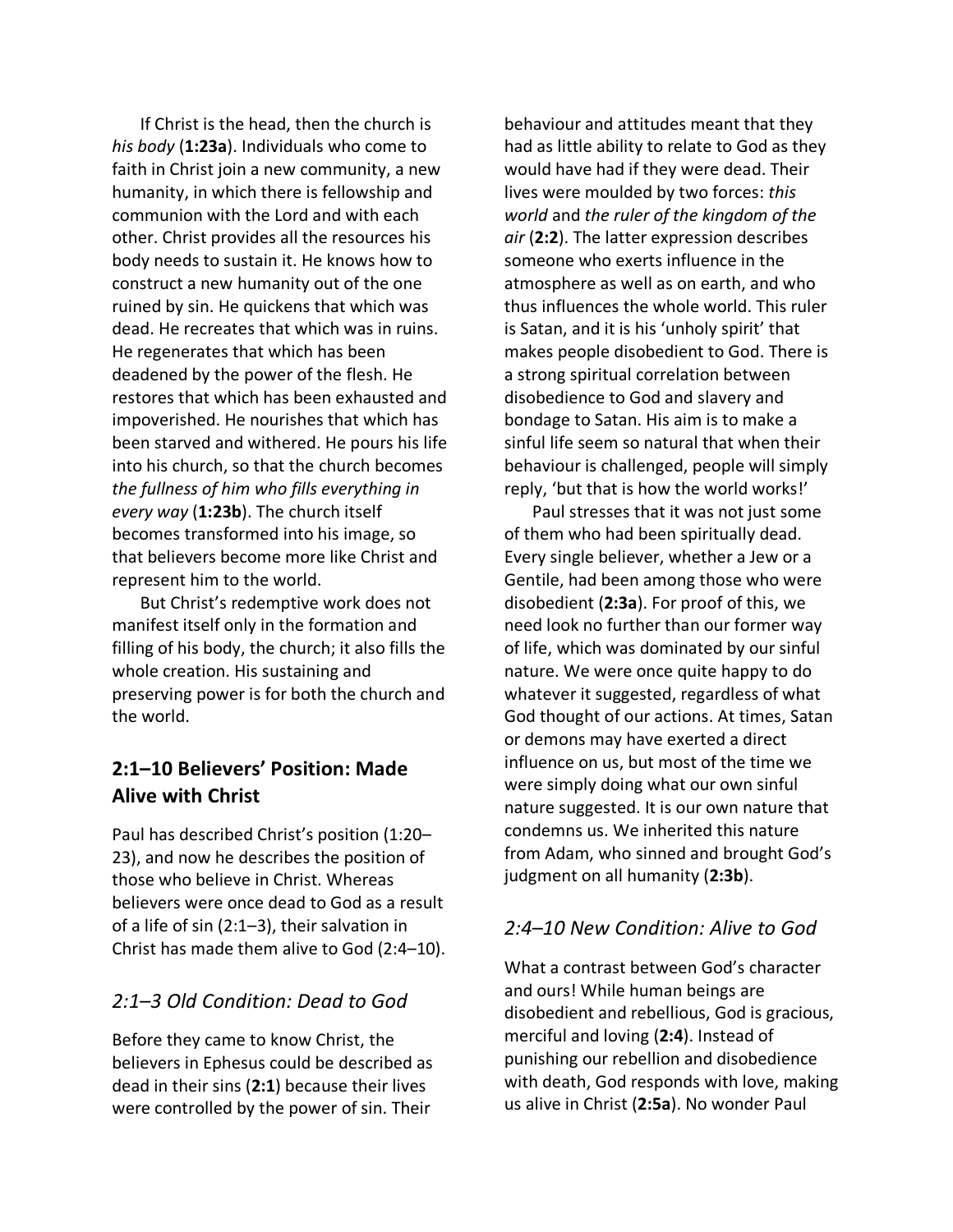celebrates the *grace* of God in saving us when we had done nothing to deserve it (**2:5b**)!

God has done three important things for believers: he has made us alive with Christ (2:5a), raised us with him (**2:6a**), and seated us with him (**2:6b**). The resurrection of Jesus demonstrated God's power to give life to that which was dead, and he has used that power to bring us to life and give us victory over both physical and spiritual death (see also 1:9). Instead of being under the influence of sin and Satan, we are now under the influence of the Holy Spirit.

Believers share not only in Christ's resurrection but also in his authority, power and rule over principalities and powers in the entire universe. We have become coheirs with Christ! Like Christ, we are victors over sin, Satan, the world systems and death. This fact should give us a profound assurance of security and protection from menacing evil forces.

The reason why God has done these things for believers is to *reveal the incomparable riches of His grace* (**2:7**). Believers have done nothing to deserve exaltation with Christ. But God has saved and exalted them to demonstrate his love, grace, mercy and kindness towards humanity now and in coming ages. Paul hammers this point home in **2:8a**: Our salvation is not the result of any human effort or thought. It was planned by God the Father, implemented by God the Son, and is applied to us by God the Holy Spirit. All that we have to do is to accept it by *faith*.

We cannot even take credit for that faith, for it too is *the gift of God* (**2:8b**). We cannot generate faith on our own. It comes to us through hearing the gospel of salvation or the Word of God and responding to it through the power of the Holy Spirit. We receive grace before we are saved! God does not give us his grace after we have believed; he extends it to us while we are still sinners and in rebellion against him, so that we can believe.

When we achieve something by ourselves, we like to boast about it. Such boasting is a mark of pride, which keeps us from acknowledging our dependence on God. But because God has taken responsibility for all aspects of our salvation, we are left with nothing to boast of (**2:9**). In fact, we should be ashamed of our hopelessly sinful condition before God's grace reached us. Our salvation is a gift, and like all gifts it is to be received with humble gratitude that overflows in praise and worship.

When we are infected by God's grace, we are transformed into what God intended us to be. We are *his workmanship* because he first created us in his own image (Gen 1:26) and then recreated us to bear his image by doing what God has been doing throughout the ages: *good works* (**2:10**; see also 2 Cor 5:17). We do not do such works before we are saved, and they are not a precondition for salvation. Rather, they are the fruits of salvation and show our gratitude for the grace we have been given. The more we receive the work of grace, the more fruit the Holy Spirit enables us to bear in terms of good works. These works will bring God glory, honour and praise.

# **2:11–22 Believers' Position: United in One Body**

An African man from a rural village met an evangelist in the city and became a Christian. Going to church for the first time, he was amazed to see someone there from a tribe that his own people despised. He angrily demanded, 'What is this "dog" doing in the church? Don't you realise that this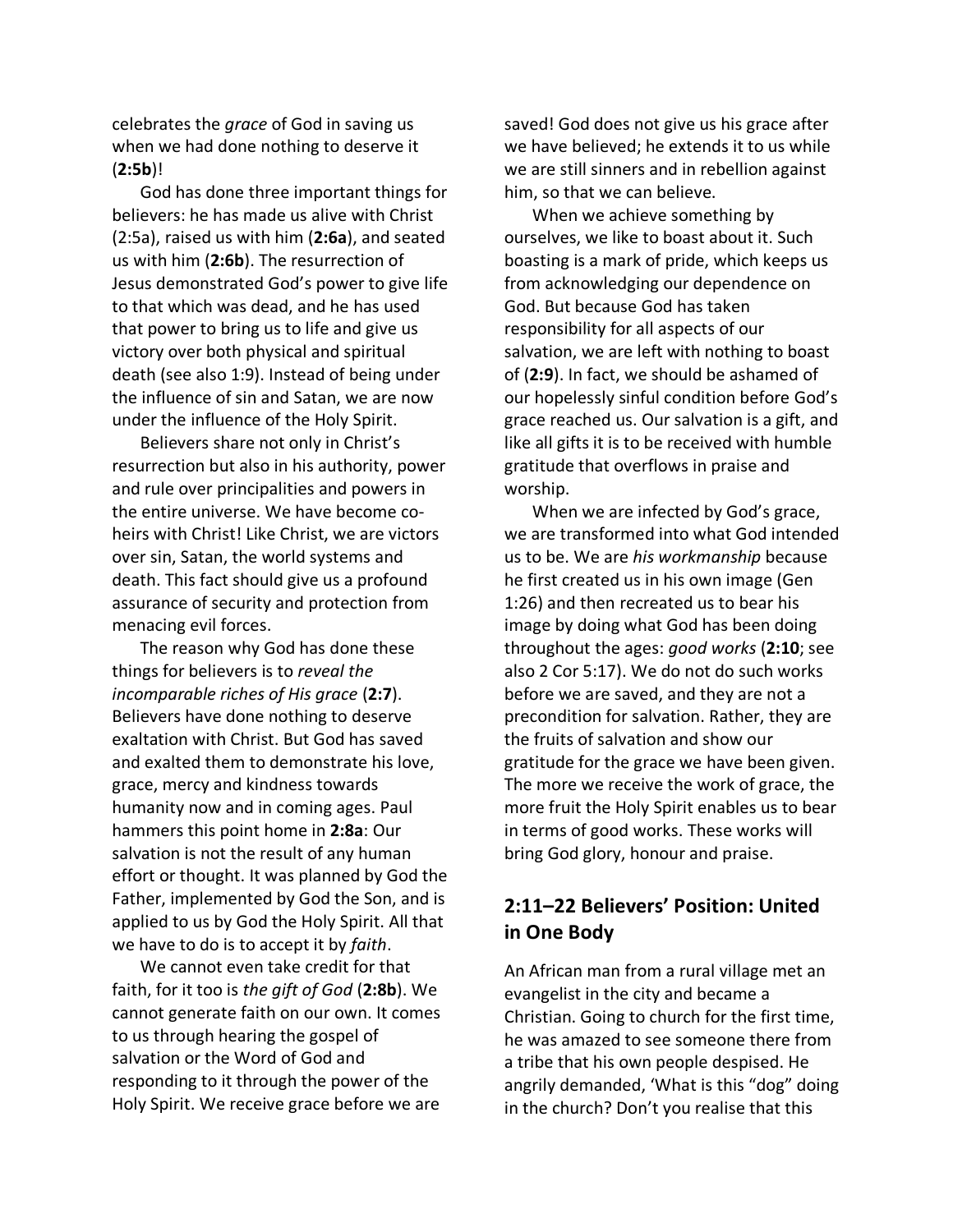"pig" has polluted the church? If you knew where he comes from, you would never have admitted him!' His attitude to a fellow believer was similar to that of Jews towards Gentiles, and vice versa. That is why Paul finds it necessary to speak of the position of both Jews and Gentiles in the church and to remind them that although they had once been separated by religion, culture and race, Jesus Christ has now united them in a new community.

Most of the believers in Ephesus were Gentiles and not Jews. Paul reminds them that the Jews had dismissed them as the *uncircumcised* and had proudly called themselves *the circumcision* (**2:11a**). Circumcision was the rite that God had instructed Abraham to perform on every male descendent to secure that child's place in the nation God had chosen. The Jewish pride in being God's chosen nation led them to be contemptuous of others, so that the adjective *uncircumcised* was an insult and not merely a reference to a physical state.

Paul knew the dangers posed by such pride and intolerance, so he reminds the Jews that circumcision is a human operation performed by other humans in contrast with the work that God himself does in believers (**2:11b**). At the same time, he reminds the Gentile believers that before they became believers, they were a) *separate from Christ*, that is, they knew nothing about the promise of the Messiah; b) *excluded from citizenship in Israel,* that is, they had no part in the nation of Israel or in the coming kingdom of God; c) *foreigners to the covenants of the promise,* that is, they had no legal standing in regard to the covenants that God had made with the Jews and his promises to the Jews; and consequently they were d) *without hope and without God* (**2:12**). Paul emphasizes

that the Gentiles had nothing to hope for in God as long as they were separated from Christ.

But whereas they had previously been 'separate' and 'foreigners', who were *far away* from God, now they have been brought *near* (**2:13**). They had not gained this new position of privilege by birth or any human ritual, but through the grace of God, expressed in the blood of Christ. His blood had cleansed them of their transgressions and sins and had sealed a new covenant, far superior to the Jewish covenant because it was sealed by God himself, unlike the covenant that was sealed by circumcision done by men.

By bringing together the Jews and the Gentiles, Christ himself has reconciled them to each other, and at the same time has reconciled both of them to God (**2:14**). He has created a new harmony, just as Isaiah prophesied when he called the coming Messiah 'the Prince of Peace' (Isa 9:6).

The *dividing wall* that separated the Jews from the Gentiles was very real. It was a barrier that kept Gentiles from entering the inner parts of the temple in Jerusalem. This was what Jesus Christ destroyed on the cross. In him there is no barrier or dividing wall between the Jews and Gentiles. In fact, in him all human differences, hostility and barriers are resolved. Jesus Christ has a cure for the evils of racism, tribalism and divided humanity.

Just as Jesus Christ abolished the enmity between Jews and Gentiles, so he abolished the Jewish ceremonial law *with its commandments and regulations* that had also been a barrier between them (**2:15a**). The Mosaic law made strict demands that could not possibly be kept perfectly and emphasized the differences between Jews and Gentiles, but Jesus fulfilled it by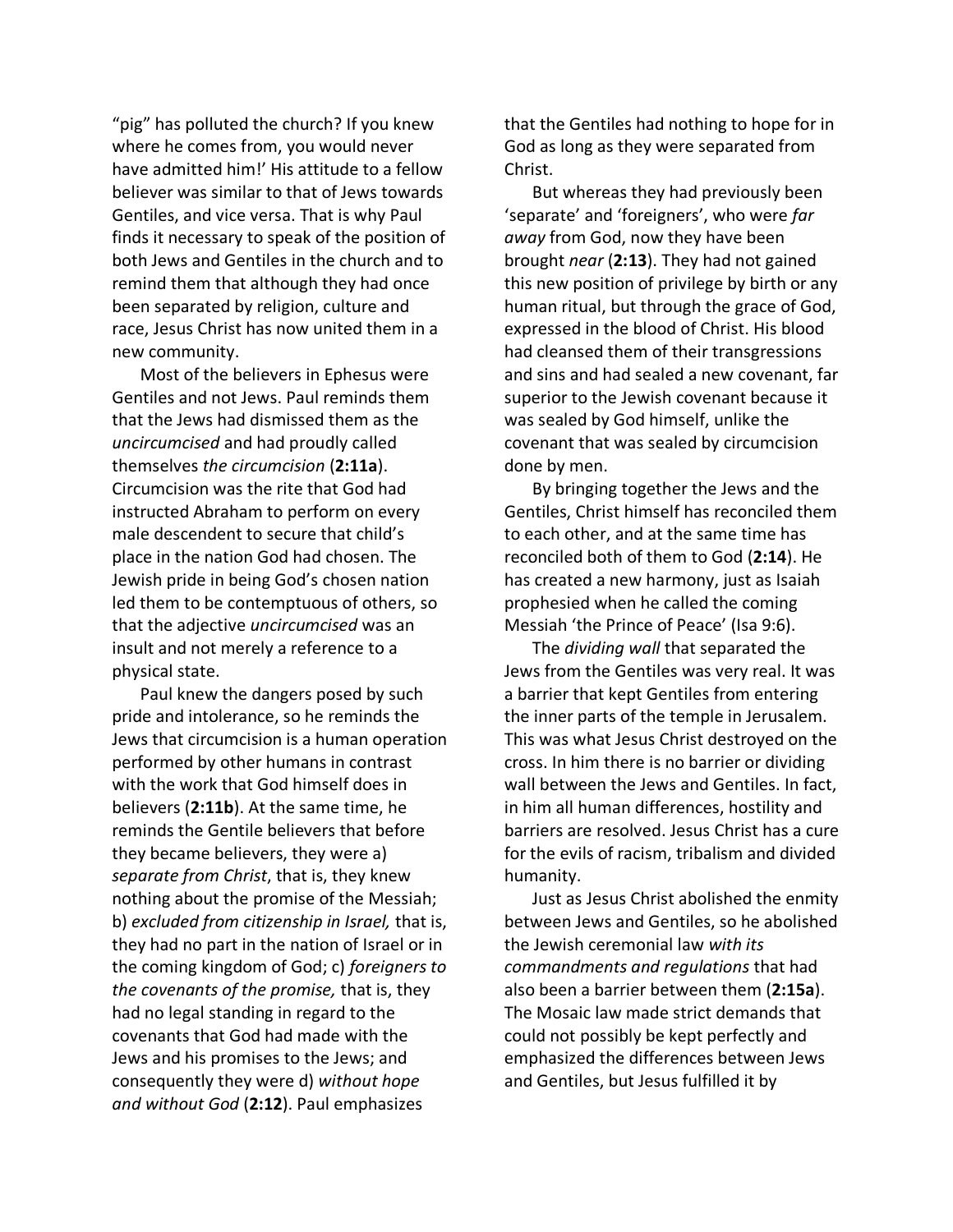establishing the new covenant by his death on the cross (see Heb 7–10).

In Christ, both Jews and Gentiles are one. He has made them into *one body* in himself (**2:15b–16**). They have become a new community, the church. What made this possible was the atoning work of Christ on the cross, which destroyed their enmity and brought reconciliation and peace.

Jesus Christ's gospel of peace and reconciliation was preached both to Gentiles *who were far away* and to Jews *who were near* (**2:17**). Both groups needed to hear the message. The Jews were privileged to have had Jesus preach to them directly, while the Gentiles had received his message through his apostles.

Once again, we have all three persons of the Trinity working together to reconcile Jews and Gentiles to each other and to God: the atoning work of Christ made reconciliation possible, and the Holy Spirit now gives us access to the Father (**2:18**).

Paul now returns to his starting point in 2:12, reminding the Gentiles that before they became believers they were *foreigners and aliens* and not full citizens of the kingdom of God. Now in Christ, they have not only full rights of citizenship but also the privilege of being *members of God's household* (**2:19**). They are now brothers and sisters with the older citizens and family members. They can have confidence in this household because it is built on a solid foundation of a) *the prophets* who foretold the coming of the Messiah, b) *the apostles* who proclaimed the gospel of Christ and founded churches, and c) *Christ,* who fulfilled the prophecies and promises of the prophets through his work of redemption and so became the *chief cornerstone* (**2:20**).

In ancient buildings, the 'cornerstone' was highly valued because it tied the whole building together. This is precisely what Jesus Christ does for his church, which Paul describes as a new temple (**2:21**). Jesus Christ is building his church so that it will become *a holy temple*, a dwelling place of God (**2:22**). In the OT, the temple represented the glory and presence of God; now it is the job of the church to do that. The church becomes God's symbol and testimony of salvation to the world. Individual believers, too, have this responsibility, for they are also referred to as the *temple of God,* because the Holy Spirit lives in them (1 Cor 6:19).

#### **What Is the Church?**

In the African world view, unity is strength. The larger the unit, the better. This applies not only to the individual family (traditionally polygamous, so as to increase the number of people in the unit) but also to the clan and to the tribe. Each group traces its origins to a particular hero and is united around certain beliefs and practices. The same is true of the church.

The English word 'church' comes to us from the German kirche and the Scottish kirk, but the word has even older roots in the Aramaic word kenishta and the Greek word kuriakon, both of which mean 'belonging to the Lord'. The church is thus 'the tribe of Jesus'—called out of all tribes and nations but without renouncing those groups. However, it may at times call for practices and beliefs that override those of one's earthly tribe.

In the ot the term used for such a group was qahal ('a people called together by Yahweh') which was translated into Greek as ekklesia ('those called out') and used in the nt to refer to the church. The caller is God, the means of unity is faith in his son Jesus Christ, and the governing constitution is the Bible as read and obeyed under the guidance of the Holy Spirit. The members are referred to as believers in Christ.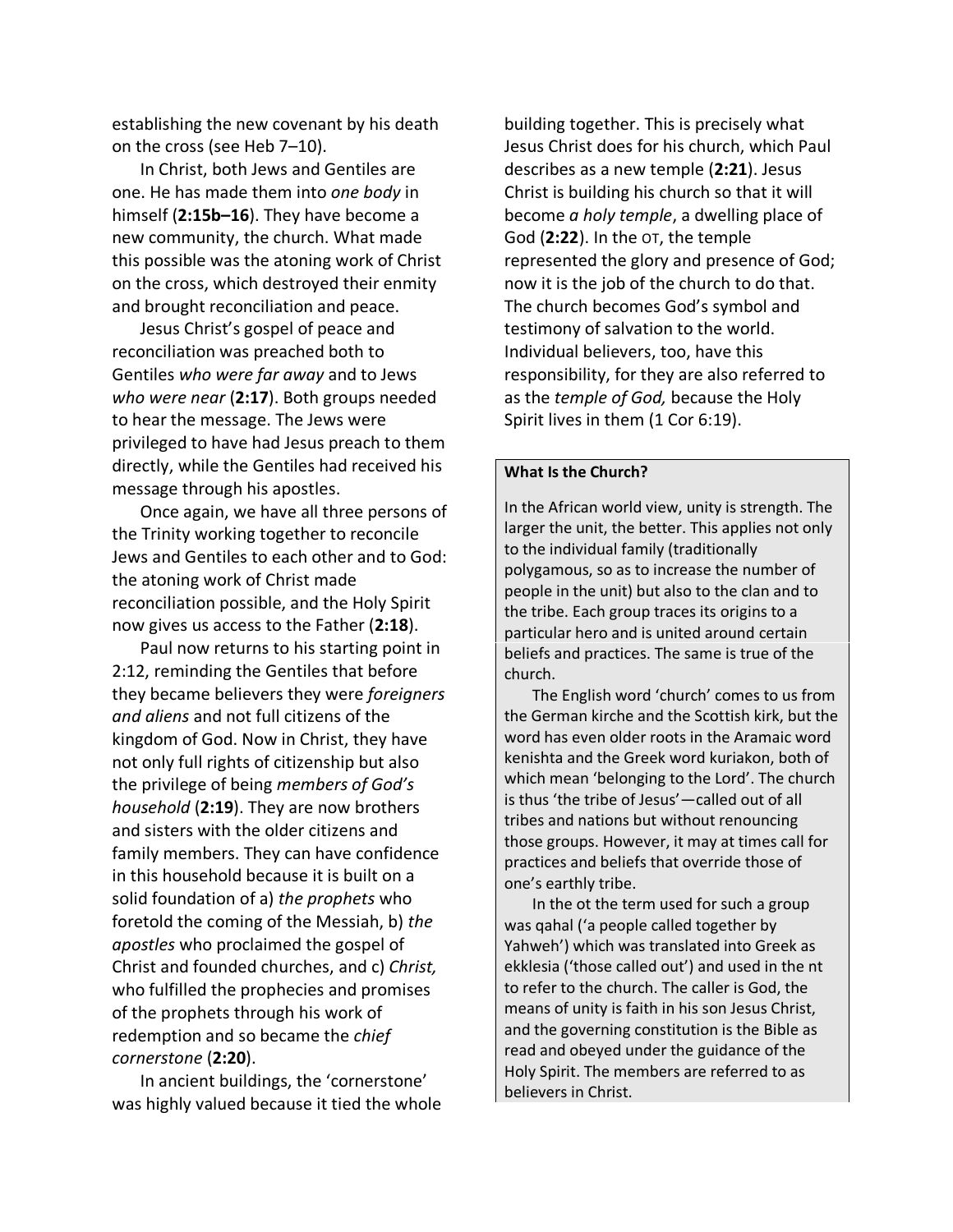The church is both an organism and an organization. It is an organism in that it is united around the saving work of Christ and the indwelling of the Holy Spirit no matter where each member is located. It is an organization in that it gathers around a common purpose and doctrine and acknowledges particular officers as leaders. The organism aspect is more important than the organizational one, but the organization is necessary if the church is to accomplish the Great Commission. The organism aspect was, however, the focus when Jesus said, 'I will build my church, and the gates of Hades shall not overcome it' (Matt 16:18).

Metaphors used to describe the nature of church include

- The body of Christ. Jesus is the Head (the ultimate leader) who gives the church (as an organism) its life (Eph 1:22–23 and Col 1:18; 2:19).
- A temple/building/house of God. The focus of this metaphor is the unity of the church, for in the construction of a building each of the construction materials has a role to play. This metaphor also emphasizes the ownership of the church. It belongs to God, not to people. Jesus is both its foundation (1 Cor 3:9–17) and the chief cornerstone the stone that controls the design of the whole building (Eph 2:20, 21). The prophets and apostles are also referred to as foundations in the sense that they were the church's first leaders and the people whom God used as the initial transmitters of its doctrine and practice (see 1 Tim 3:15; 1 Pet 2:4–8).
- The bride of Christ (Eph 5:31, 32; Rev 19:7; 21:9). Each individual believer is intimately related to Christ from the moment of justification until the marriage ceremony presented in Rev 19:5–9.
- A flock (John 10:16, 27). Through his servants (initially the apostles, but now pastors, priests, or any other title used to designate those dispensing his message),

Jesus gathers the members together, gives them direction, and looks after the needs of each member.

• A vine (John 15). The focus of this metaphor is the believer's need to be 'connected' with Christ if there is to be any nourishment for growth.

Those who belong to the church have been placed on Earth for a mission. Jesus referred to this mission using the terms 'salt' and 'light' (Matt 5:13–16). Just as salt preserves food from rotting, so believers are called upon to stop the world's moral decay. Just as light helps us see our path, so also believers are called to point all people to the true light (John 1:9) who changes lives—creating love where there is hatred, reconciliation where there is hostility, and hope where there is desperation. This is what the church in Africa, and worldwide, is called to do.

#### **Samuel Ngewa**

# **3:1–21 Believers' Position: Equal in the Body**

Paul begins this chapter by making it clear to the Gentile believers that the reason for his imprisonment was that the Jews misunderstood his message of unity and equality (**3:1**). He had been arrested because he was incorrectly suspected of having brought Trophimus, a Gentile, into the temple in Jerusalem (Acts 21:29).

He also wanted the Gentile believers to know of the particular mission that he had been given as an apostle, namely to present the gospel of Christ to the Gentiles (**3:2**; Acts 9:15). His job was to tell the Gentiles about God's grace and to reveal what had previously been unknown, namely that Gentiles as well as Jews were to make up the church of Christ (3:6). Paul reminded them that he had previously sent them a brief written statement about how this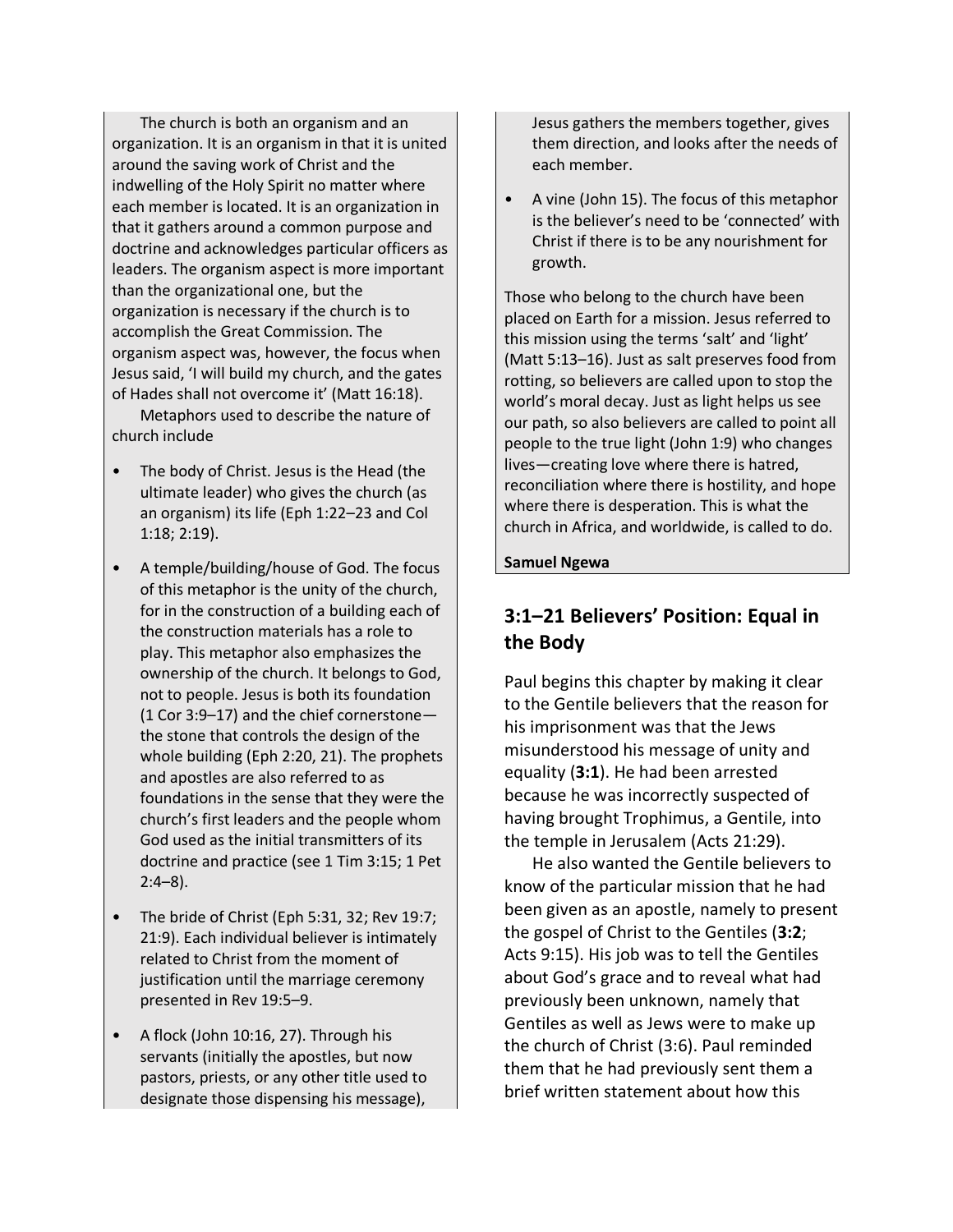mystery, which he here calls *the mystery of Christ,* had been revealed to him, and asks them to read that statement again so that they can understand what he has to reveal (**3:3–4**). He calls the revelation a 'mystery' because it had been kept secret from people of past ages (**3:5**). The Jews had thought they were to remain separate from the Gentiles, which was why Paul's association with Gentiles aroused such opposition. But God had revealed his true plan to his *holy apostles and prophets* by the Holy Spirit. The word 'holy' emphasizes that the apostles and prophets were set apart for God, and God's specific revelation to them stresses their unique position as pioneers founding the church.

In **3:6** Paul clearly states the secret that has now been revealed**:** Gentile believers have been included in God's universal plan of salvation with all its privileges and blessings and have been made equal with their Jewish counterparts. He had spoken of this in 2:11–22, and now lists the privileges that Gentiles have received, this time emphasizing the equality of Gentiles and Jews in God's plan by stressing the word 'together'. They are now a) *heirs* together with the Jews, meaning that they share the same inheritance, b) *members* together *of one body,* in an equal relationship, and c) *sharers* together *in the promises of Christ Jesus,* receiving the same promises and blessings.

In case some of his readers think he is arrogant because he claims to have received this special revelation, Paul quickly reminds them that he does not claim that this special knowledge has given him power. Rather, it has made him *a servant of this gospel* (**3:7**). He also acknowledges that he did not deserve the gift of this revelation, but that it was a gift of God's grace, given and received through God's

power (**3:7**; see Acts 9:1–15). This rules out any personal ambition or any personal qualification.

Paul does not even consider himself worthy to have been called to be God's servant. He considered himself a nobody whom God had amazingly called to have the privilege of preaching Christ (**3:8a**). God's call, a humble recognition of God's grace, and the blessing of God's power are the prerequisites for getting involved in service for Christ. So is an appreciation of the blessings, wealth and gifts to be obtained in Christ, which are beyond human imagination (**3:8b**), although Paul told us of some of them in the first three chapters of this letter

Paul's calling was not only to preach the gospel of Christ to the Gentiles, but also to explain the mystery of God's plan in such as way that it could be understood (**3:9**). He reminds his readers that this plan had been in God's mind even before the world was created (1:3–4). God kept it hidden for so long because he wanted the church to be the instrument that reveals it. The church may not be highly esteemed by others, but God has chosen it to display the beauty of his wisdom to the rulers of this age (**3:10**). The church, as the centrepiece of God's plan of salvation, reflects the wisdom of God. It came into being through Christ's work of redemption on the cross, as God had planned. This work means that believers, who were formerly fearful strangers (2:12, 19), can now approach God with *freedom and confidence* (**3:12**). They need no longer fear him as a judge or as a king, but can come with a confidence that is not human self-confidence but is rooted in the knowledge of being in Christ and having faith in him.

Suspecting that his being a prisoner may dampen his readers' spirits, Paul urges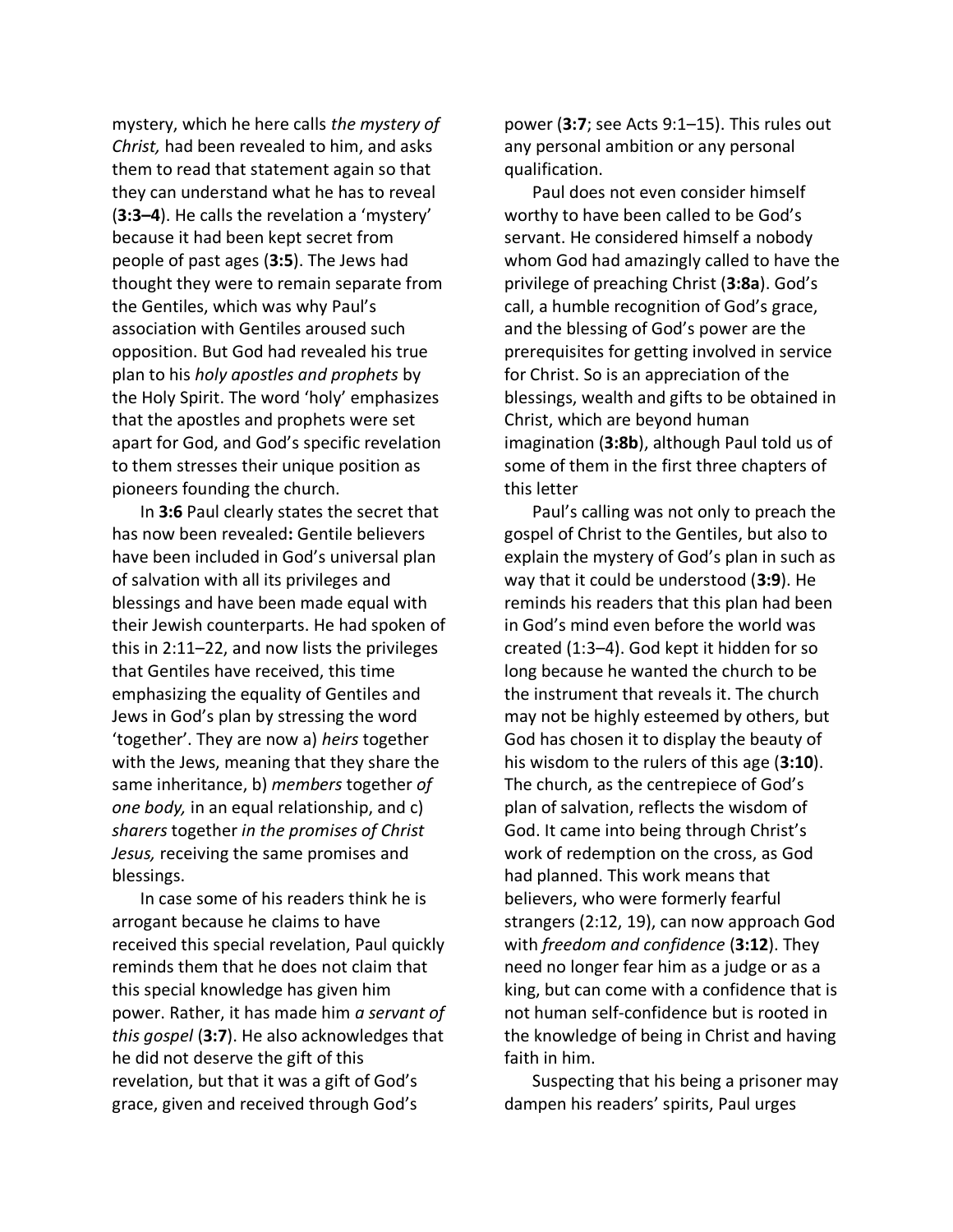them not to be discouraged by his suffering, which is normal for all believers (**3:13**; see also Phil 1:29). His suffering is to be expected because others will refuse to believe the glorious revelation God has given him for them.

His reflection on the amazing mystery of the equality of believing Jews and Gentiles in Christ prompts Paul to burst into prayer that they may have strength and power through the Holy Spirit, that Christ may dwell in their hearts through faith, and that they may be granted the knowledge and fullness of God. His kneeling posture as he prays is a sign of great reverence, submission and adoration, for Jews normally prayed standing (**3:14**). The one before whom he kneels is *the Father,* an expression that indicates Paul's intimate relationship with God is grounded in the confidence he spoke of in 3:12. He is a member of God's family, as also are the Jews and Gentiles who make up the church (2:19). God's *whole family* in heaven and on earth consists of all who name him as their Lord (**3:15**).

Paul begins his request by acknowledging the bounty of God's grace and riches, some of which he had discussed in chapters 1 and 2. There he spoke of the power of God (1:19–20), and now he prays that the believers will be strengthened through the power of the Holy Spirit. He is not thinking of physical strength, but of strength of character and inner strength that comes as the Holy Spirit penetrates into the depth of their hearts, minds and wills (**3:16–17a**), so that it can be said that Christ lives within them. But Christ's residence there is sustained by *faith*. They received Jesus into their hearts by faith when they were saved, and now they must retain his presence in their lives by the

same faith, for 'the righteous will live by faith' (Rom 1:17).

Having first prayed that the believers will have power to have Christ governing their lives, Paul next prays that they will have power to know *the love of Christ* (**3:17b–18**). He speaks of love for Christ as being like a tree that has deep roots or like a building with a firm foundation. Such deep *rooted and established* love will empower them to comprehend the love of Christ.

Paul tries to explain the extent of Christ's love by using physical measurements (3:18) but he knows that these examples are inadequate since Christ's love is so wide that it covers the whole world and even beyond. It is so long that it has no limits; it is eternal. It is so high that there is no height that it cannot reach and even exceed. It is so deep that it can reach right down to hell to rescue those held in bondage to Satan. Paul prays that the believers will experience this type of boundless love both as individuals and as a community.

Paul prays that believers will understand this love of Christ even though it is beyond human knowledge (**3:19**), and that this understanding will lead to spiritual growth and maturity in Christ. The aim is not that we are to become gods, but that our character is to become like that of Christ.

The first half of Ephesians concludes with a song of praise to God that acknowledges his sovereignty over the entire universe and the church (**3:20–21**). God has the will and the power to do far more than the believers ask or expect from him, and that power is already at work within the lives of the believers.

Paul has been explaining God's eternal plan of salvation, and here he states the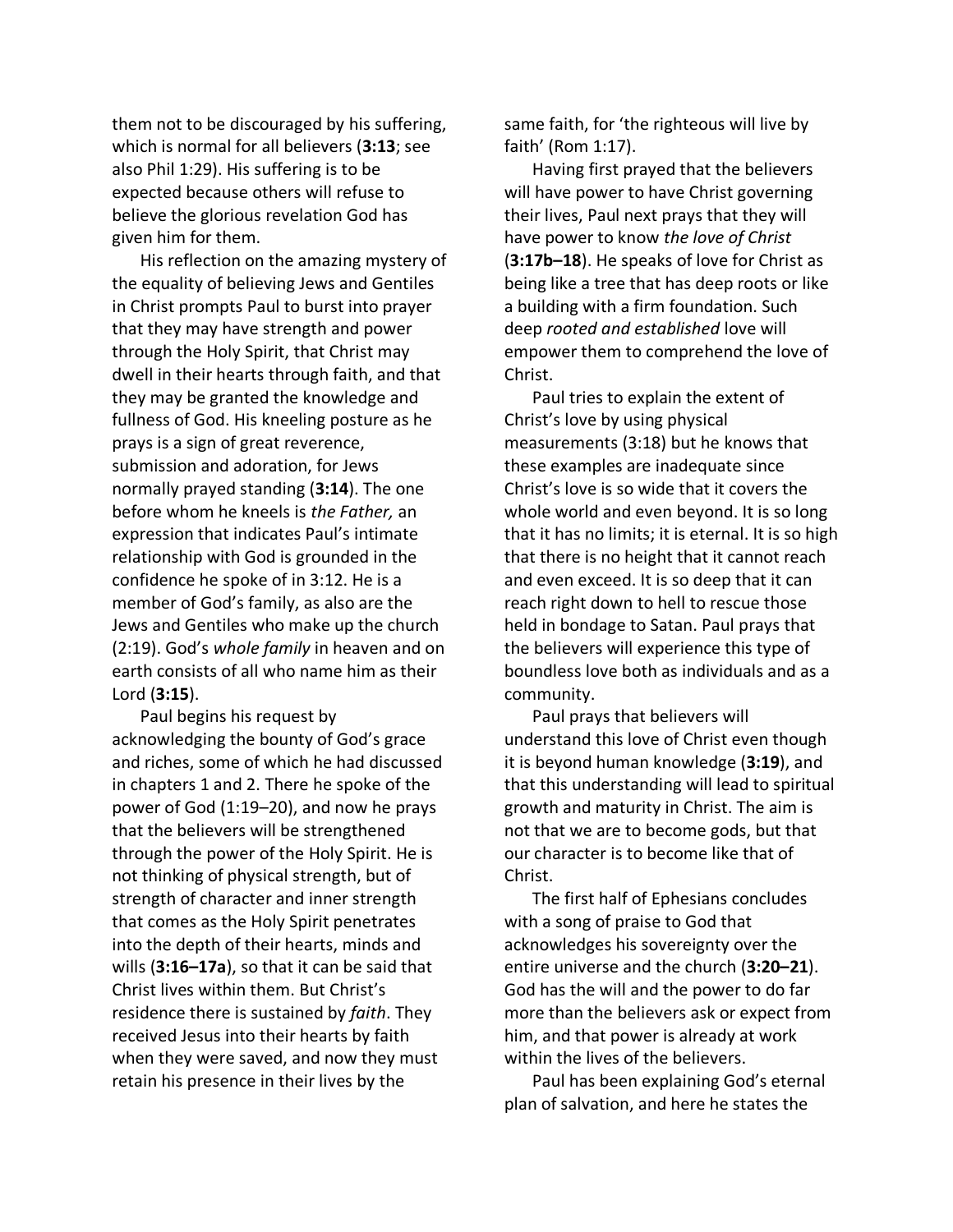purpose of the plan: to bring glory and honour to God. God's glory is made manifest in the church as those who have experienced salvation live together in unity, serve together in harmony and worship God together without discrimination. He concludes his prayer with an *Amen*, which simply means 'may it be so'.

# **4:1–6:20 Christlike Living**

In the second half of his letter, Paul deals with the practical implications of what he has been teaching in the first half. He exhorts the believers to live in a way that fulfils the purpose for which they were called. They are to make every effort to live in unity, love and peace both in the world and at home. However, they are also to be prepared to face spiritual conflict.

# **4:1–6 Saved to Walk in Unity**

Paul has been speaking of the amazing power of God (3:20)—but he himself is still a prisoner! Instead of demanding his freedom, he uses his status as one who suffers for the Lord to add weight to his call to the Christians in Ephesus to live a life that will glorify the Lord (**4:1**). This is what they were called to do, as was explained in chapters 1–3. What we believe must manifest itself in the way we live.

The characteristics that the believers are to display include humility*,* not because we are inferior to other people but because we do not regard ourselves as better than others. Christ demonstrated that humility is the basis of service, honour, respect and love for others. We are also to be *gentle,* that is, considerate of others and not seeking to dominate them. This calls for patience to restrain the desire to seek revenge or to escape when others annoy us. Our forbearance is what enables us to put up with the attitudes, manners and faults of others (**4:2**). All of these virtues make for unity and love among believers, as Paul reminds them (**4:3**).

The believers' unity is based on the Trinity. The Holy *Spirit* is the one who has *called* both Jews and Gentiles into the *one body* of Christ, the church, and has given them all a shared *hope* in Christ (**4:4**; see also 1:13–14). Christ is the Head of the church and its only *Lord* and Master, and the believers are also united by their shared *faith* in him (**4:5**). This faith has led them to identify with his death and resurrection by being baptized as a physical sign that they are part of the one body of Christ. Ultimately, however, our unity and oneness are rooted in the sovereignty of God, who is the only creator of the entire universe and thus has absolute authority over all of creation (**4:6**).

### **4:7–16 Gifted to Operate in Diversity**

Unity does not mean uniformity. Christ gives different spiritual gifts to individuals. Because these are gifts, they cannot be earned (**4:7**). Paul quotes Psalm 68:18, implying that these gifts are like the rewards that a victorious general distributes to his supporters, who may not even have been present at the battle (**4:8**). They are a proof of Christ's victory over his enemies.

Victory implies a battle, and so in an aside Paul stresses that Jesus could not have been victorious over Satan, sin, death and the world if he had not been prepared to endure humiliation, death and the cross (**4:9**). The reference to the *lower, earthly regions* implies that Jesus descended as far as hell (see also 1 Pet 3:19–20, 4:6; Matt 27:52–53). Having descended so low, it is appropriate that he be exalted higher than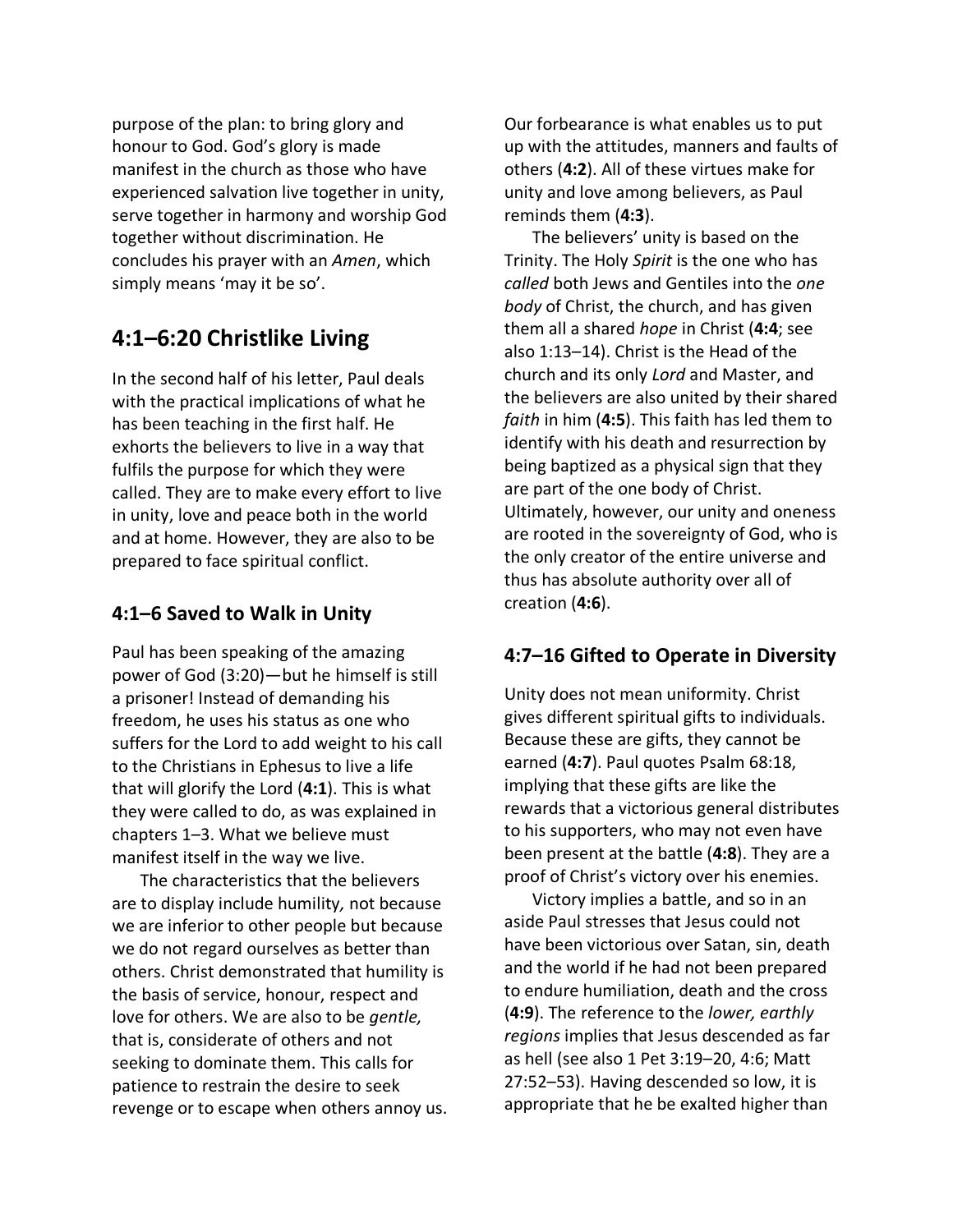all others, as the resurrected Lord of the universe (**4:10**; see also 1:20–23).

Paul lists some of the spiritual gifts that have been given for leadership in the church (**4:11**). *Apostles and prophets* were mentioned in 2:20 as laying the foundation for God's church. *Evangelists* travel carrying the message of the gospel of Christ to places it has not reached. *Pastors* and *teachers* work in local churches, where one person is sometimes both a pastor and a teacher. This cluster of five gifts is often referred to as the fivefold ministry of the church. It is basic and fundamental to the planting and growth of the church. All other gifts are supportive.

Spiritual gifts are given to church leaders for the particular purpose of equipping other believers for works of service that will build up the church until it is mature and complete in Christ (**4:12–13**). Thus spiritual gifts are not given for the benefit of the leaders but are intended to be used to help the church to grow physically and spiritually until it reaches maturity.

The path to maturity involves all the believers being united in their faith and having a common *knowledge of the Son of God*. To achieve this, leaders must nurture and protect the church and teach sound doctrine and faith. The ultimate goal is to have all members and the church as a whole become complete in Christ.

Lack of maturity leads to stunted growth, with believers remaining like infants, dependent on others and open to every influence (**4:14**). A lack of sound doctrine and teaching will result in a fragmented church with a weak faith and inadequate knowledge of Christ. Such a church is vulnerable to the influence of false teachers. Immature Christians accept whatever they are told by teachers who

may be motivated by greed or who rely on purely human wisdom. With no stable rock to stand on, weak Christians are tossed around and become unstable.

The mature, however, have grown in their faith and knowledge of Christ and see all things from Christ's perspective. Thus unlike the false teachers they speak *the truth,* and because they are like Christ, they speak it *in love* (**4:15**). The best commentary on what it means to speak 'the truth in love' is found in 1 Corinthians 13:4– 8. When we practise and speak the truth, we are in a process of growing up into Christ *who is the Head* of the body (church). Our ultimate goal must be to attain Christlikeness in all things.

As the head of the church, Jesus Christ connects all the parts of the body together, helps the body to grow, helps it to build itself up in love, and enables each part of the body to do its work. He is the one who enables the church to grow into maturity, united in love and service (**4:16**).

#### **Prophets and Apostles**

The word 'prophet' comes from the Greek prophētēs, which means 'one who speaks forth' or who 'speaks for' someone. It refers to someone whom God clothes with his authority and his power to communicate his will to people and to teach them (Jer 1:9–10). The word 'apostle' comes from the Greek apostolos, meaning 'one who is sent'. An apostle is an ambassador for Christ (2 Cor 5:20). Apostles and prophets are often mentioned together in the nt (Luke 11:49; 2 Pet 3:2; Rev 18:20).

Many Africans have been hailed as prophets or apostles or have claimed these titles for themselves. Among the best known are the nineteenth-century Xhosa prophets Ntsikana and Molageni in South Africa. Another was William Wade Harris, who was born in Liberia and preached in the area around the Gulf of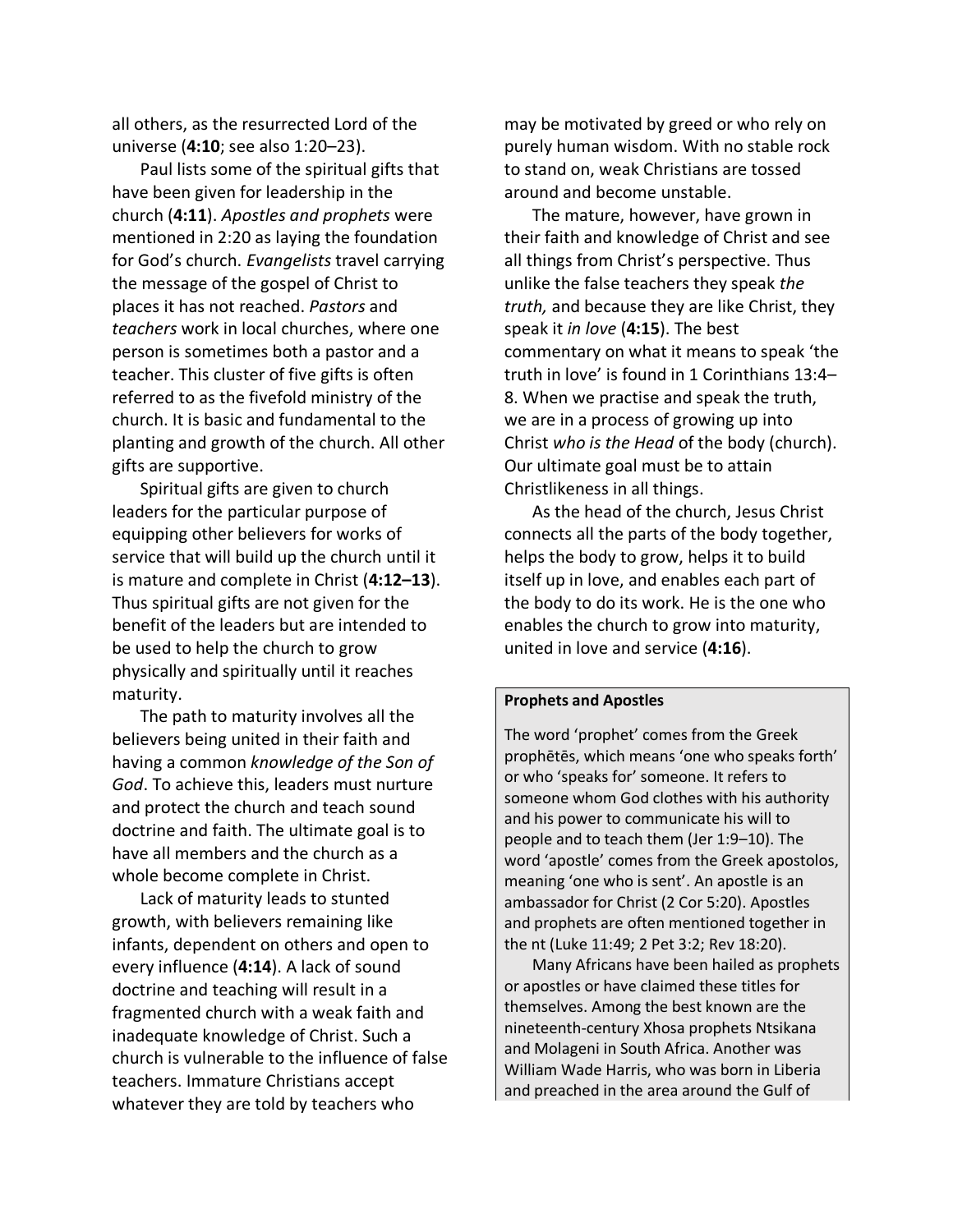Guinea, especially in Ivory Coast. His message emphasized abandonment of fetishes and idols, and his fame gave concern to French colonial authorities.

At the beginning of the twentieth century, Simon Kimbangu was a prophet in what is now the Democratic Republic of Congo. Despite persecution by the Belgian colonial authorities, the Kimbanguist church developed into a great religious movement in Central Africa. In 1947 Samuel Oschoffa founded the Celestial Church of Christ in Dahomey, now known as the Republic of Benin.

Today, numerous Africans are following such illustrious predecessors and proclaiming themselves prophets or apostles and creating their own religious movements.

The emergence of African prophets and apostles allowed for the proclamation of the equality of blacks and whites in faith and ministry (Gal 3:28; Col 3:11). It also established the principle of the separation of the Christian faith from all colonial political connections. These positive effects justify the reputation these men enjoy.

However, there are also some more negative aspects associated with the emergence of African prophets and apostles. Many of them lack biblical and theological training and rely solely on their own gifts. But the growth of the church depends on the exercise of a variety of complementary gifts. An apostle or prophet cannot go it alone without the help of teachers (Eph 4:11–14). Those who want to preach the word of God must therefore study it seriously or surround themselves with those who have done so.

Despite their claim to be promoting mainstream Christianity, many African prophets and apostles do not take the Bible as the basis for their faith and conduct. Instead their teaching is based on direct revelation that they receive from God for their prophetic and messianic mission. They regard these teachings as additions to the Bible. However, the Bible warns against making the slightest addition to the word (Rev 22:18–19).

Many African prophets and apostles also indulge in a personality cult. They cloak the events of their lives, including the circumstances of their call, in mystery, sometimes citing biblical allusions to the Messiah. They give the impression that they have come down from heaven like Jesus or that they have as much power as he does. Some even claim to be Christ's successors or even another Christ. Such claims make them objects of worship. Sadly, many of them gain almost total control of the minds of their followers. The nt warns us against such people (Matt 24:11, 24; Jude 4–16).

By contrast, the prophets and apostles in the Bible are no different from other human beings. Their family origins are often clearly stated (Isa 1:1; Jer 1:1). They do not hesitate to admit their own weaknesses and they refuse all worship (Jer 1:6; Acts 14:13–15). Those who wish to announce the word of God should not seek titles of honour but should be servants of all (Matt 23:8–12).

While the negative side to the African prophets and apostles is a sad reality, we should not forget to express our gratitude to God for the true prophets and apostles who have exercised and continue to exercise an honourable ministry to the glory of God. This group includes men such as Samuel Ajayi Crowther of Nigeria, who is considered to be truly a father of the African church.

#### **Adama Ouedraogo**

### **4:17–22 Put Off the Old Life**

To achieve the goal of becoming united and like Christ, believers have to get rid of the things that belong to their old life. They must abandon the evil practices of their former Gentile life that was aimless and meaningless (**4:17**). They had been wandering in the dark, separated from the life of God by their ignorance (**4:18**). However*,* this was not innocent ignorance but was the result of their hardening their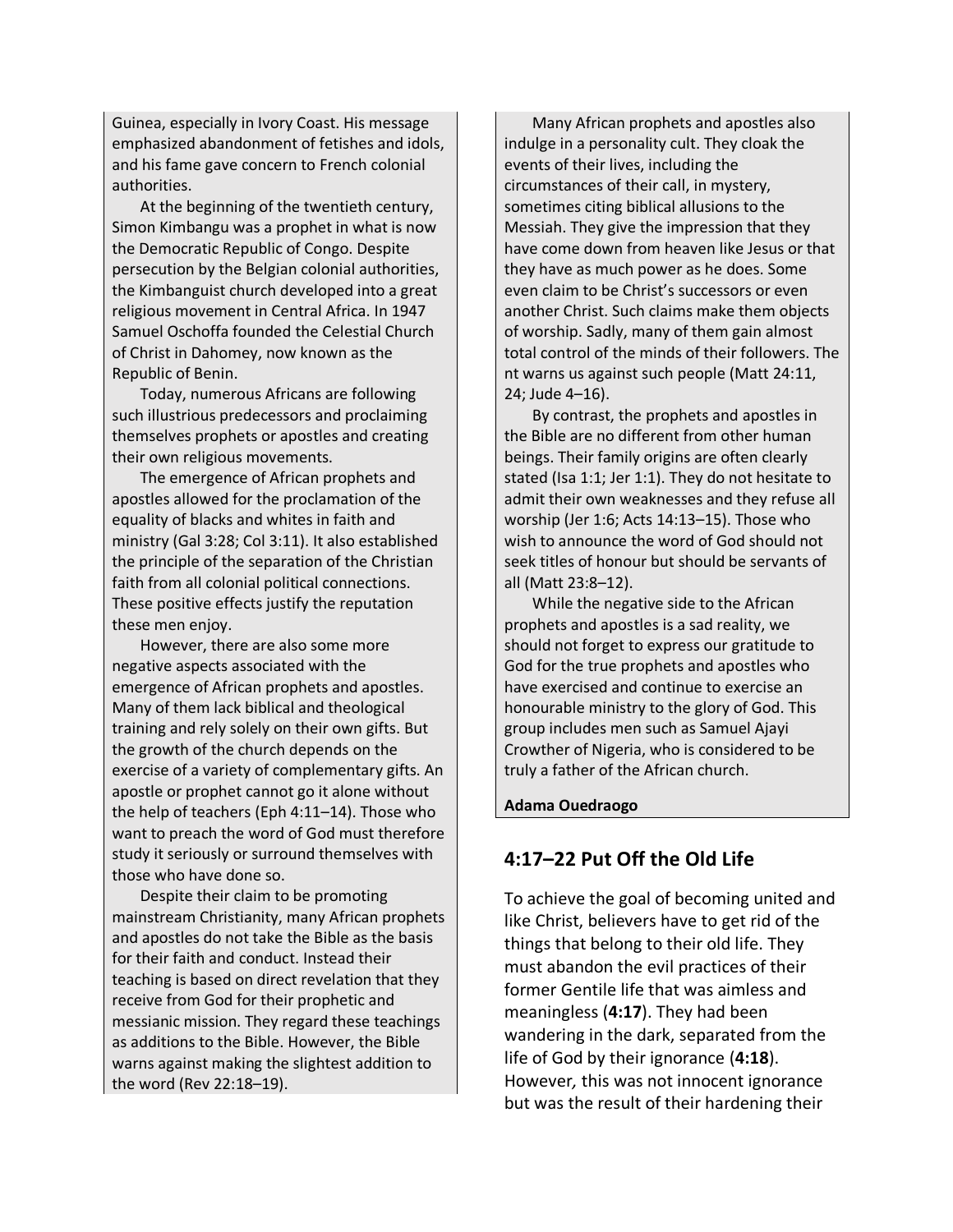hearts against God, which had resulted in their becoming insensitive to God's light, truth and decency. Consequently they had developed an appetite for lust, sensuality and all kinds of immorality (**4:19**; see also Rom 1:24–28).

What a contrast with the holy life of Jesus! (**4:20–21**). They had come to know Christ as Saviour, and now they needed to learn to live life the way he taught. Believers need to be taught to follow the way of Jesus if they are to be truly his followers or disciples. It is like putting on new clothes. They must *put off* the garment of the old life so that they are ready to *put on* the new garment of Christ (**4:24**). But while clothing affects only our outward appearance, what Paul is calling for is a far deeper transformation of the inner person.

### **4:23–32 Put On the New Life**

Our thoughts, attitudes and deeds are controlled by our minds, and thus it is important that a new *mind* created in Christ Jesus replaces the deceitful *old mind* that corrupted us (**4:23**; see also Rom 12:2). However, we do not achieve this new self simply by trying hard to be different. It is 'a new creation' as a result of the work of Christ on the cross (**4:24**; 2 Cor 5:17). This new self is to be like God in *true righteousness and holiness*. This was our original position before the fall in the Garden of Eden, and is the goal Paul held up in 4:13.

Paul next discusses specific aspects of the old self that must be 'put off' so that a new self can be 'put on' (4:25–31). The first thing to be put off is *falsehood* or lying, which must be replaced by *speaking truthfully* to one's neighbours (see Ps 15:2– 3). If the family of believers is truly united, they must be able to trust one another.

Anger is sometimes justified, but brooding on anger and being preoccupied by it is sinful. It can easily provide *a foothold for the devil* to use to promote evil. That is why it should not be allowed to linger overnight (**4:26–27**).

Stealing involves taking away from others to benefit oneself. That is why Paul condemns it and calls instead for gainful labour that shares with others, rather than cheating them (**4:28**). And in the same way as our work should help others, so should our speech. Gossip and slander must be replaced by speech that is *helpful for building others up* (**4:29**).

The Holy Spirit does the work of spiritual transformation or change in us, leading us to put off the thoughts and deeds of the old self and put on those of the new self. When we act in a way that shows we are not willing to put off the old self, the Holy Spirit is grieved and disappointed. Even though the Spirit has sealed us for the day of redemption, that redemption has still to be consummated (**4:30**). In the intervening period, we are not to do anything that will grieve the Spirit (**4:31**). Consequently we must avoid bitterness, rage, anger and malice that will lead to such things as brawling, slander and other forms of unwholesome talk and behaviour. These vices must be replaced by the virtues of kindness, compassion and forgiveness (**4:32**). Because they have been forgiven by God, believers are to forgive one another.

### **5:1–7 Imitate God**

True Christian fellowship is rooted in this example of Christ, and so we are to take the behaviour of Jesus Christ as our model. Rather than being bitter, he freely forgave us for the wrong things we had done (4:32).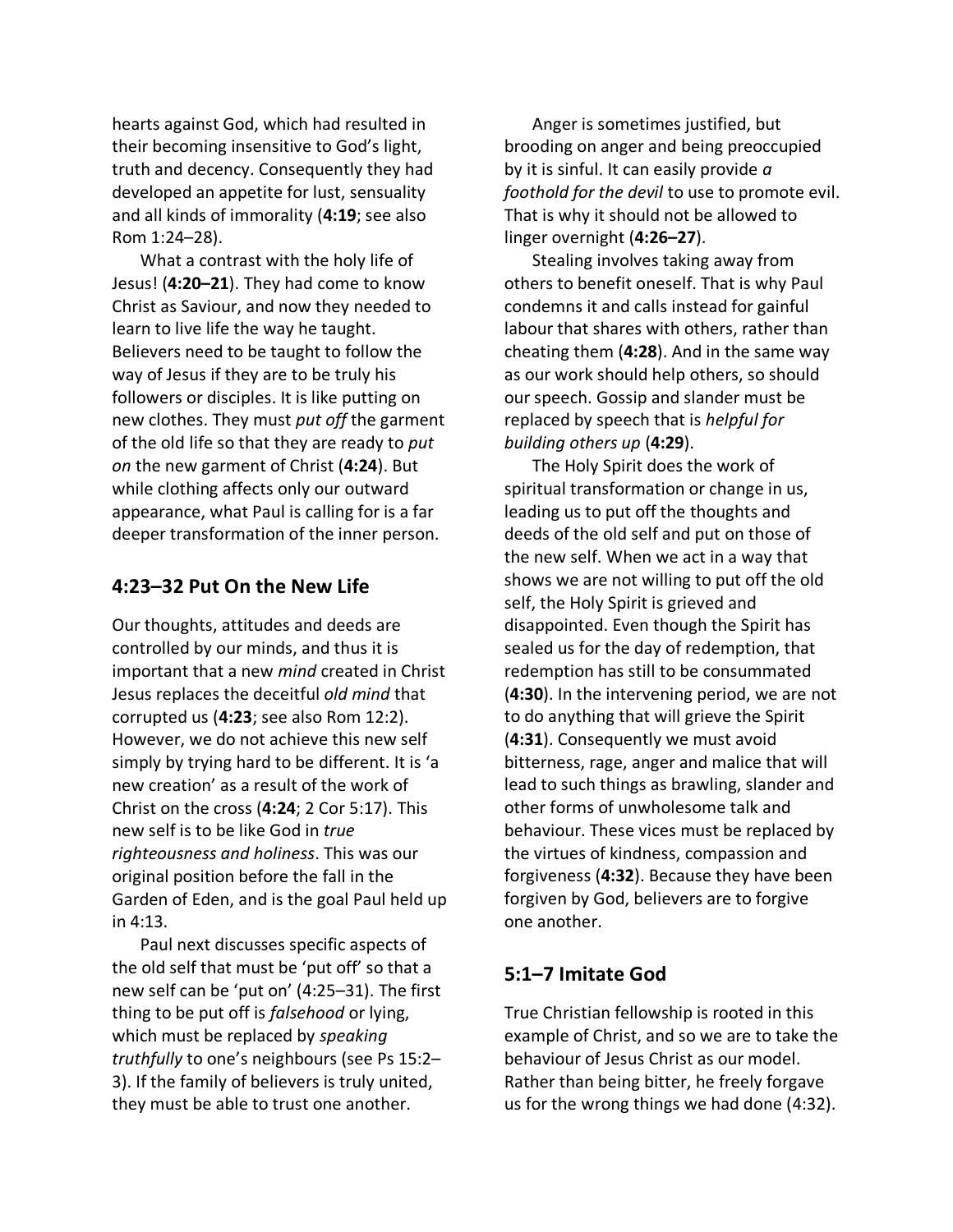His kindness, compassion and love led him to sacrifice himself for others (**5:2**).

We should imitate God's example in the same way that a young child responds to a parent's love by imitating the parent (**5:1**). God has showered his love upon the believers through Christ's love and forgiveness, and we should respond by living a Christlike life of love and sacrifice.

We should imitate God not only in his love, but also in his holiness (1 Pet 1:15– 16). Thus believers cannot indulge in *sexual immorality, impurity and greed* (**5:3**). We should also avoid these vices in our talk, and thus should not be guilty of *obscenity, foolish talk or coarse jokes* (**5:4**). The transformation of our hearts and minds should lead us rather to talk of our gratitude to God and to others.

In fact, Paul warns, immorality, impurity and greed are a sign that one is still practising idolatry, giving the first place in one's life to something other than God. Thus people who practise these things do not belong in the kingdom of Christ (**5:5**). He is not speaking of believers who fall into sin and repent of it, but of those who continually practise these vices.

God's standards cannot be replaced by permissive teachings. Those who teach otherwise are deceivers, and both they and those who accept their false teachings will be subject to God's wrath (**5:6–7**).

### **5:8–14 Walk as Children of Light**

Paul had earlier told the believers to imitate God 'like dearly loved children' (5:1) and now he returns to that image, reminding the Gentile believers that they have become *the children of light*. God is holy and God is also light (1 John 1:5). The light of God that is in the believers should show in their *goodness, righteousness and truth,*

which contrast with the evil deeds that had once dominated their lives (**5:8–9**). Rather than simply acting impulsively, they should test their behaviour to check that what they are doing *pleases the Lord* (**5:10**). Just as light shows what something really looks like, so the believers who are children of light should *expose deeds of darkness* (**5:11**). Such deeds are *fruitless,* meaning that they serve no purpose.

It is important to note that it is the light of Jesus that exposes sin for what it is, not our conversation or talk about sin. Thus what is shameful and done secretly should not be a topic for discussion and gossip (**5:12**).

Paul repeats that light is what enables people to see things clearly and to recognize evil for what it is (**5:13–14a**). To drive the point home, he cites what may have been an early hymn associated with Easter or baptism (**5:14b**). The hymn calls those who are asleep in death and darkness to wake up. Christ will raise them from the dead and shine his light upon them. This hymn may have been sung when the Ephesian believers were baptized, and if so Paul is reminding them that at their baptism they turned their back on the world with all its darkness, desires and attractions and embraced Christ who now shines on them.

### **5:15–20 Live Wisely**

If we are to live lives of holiness and light, we must think carefully about our conduct and behaviour (**5:15**). The evil in society affords us opportunities to shine as lights for our Lord (**5:16**). We need to learn to recognize these opportunities that God gives us to witness to him and must seek to understand God's will in all situations and circumstances (**5:17**).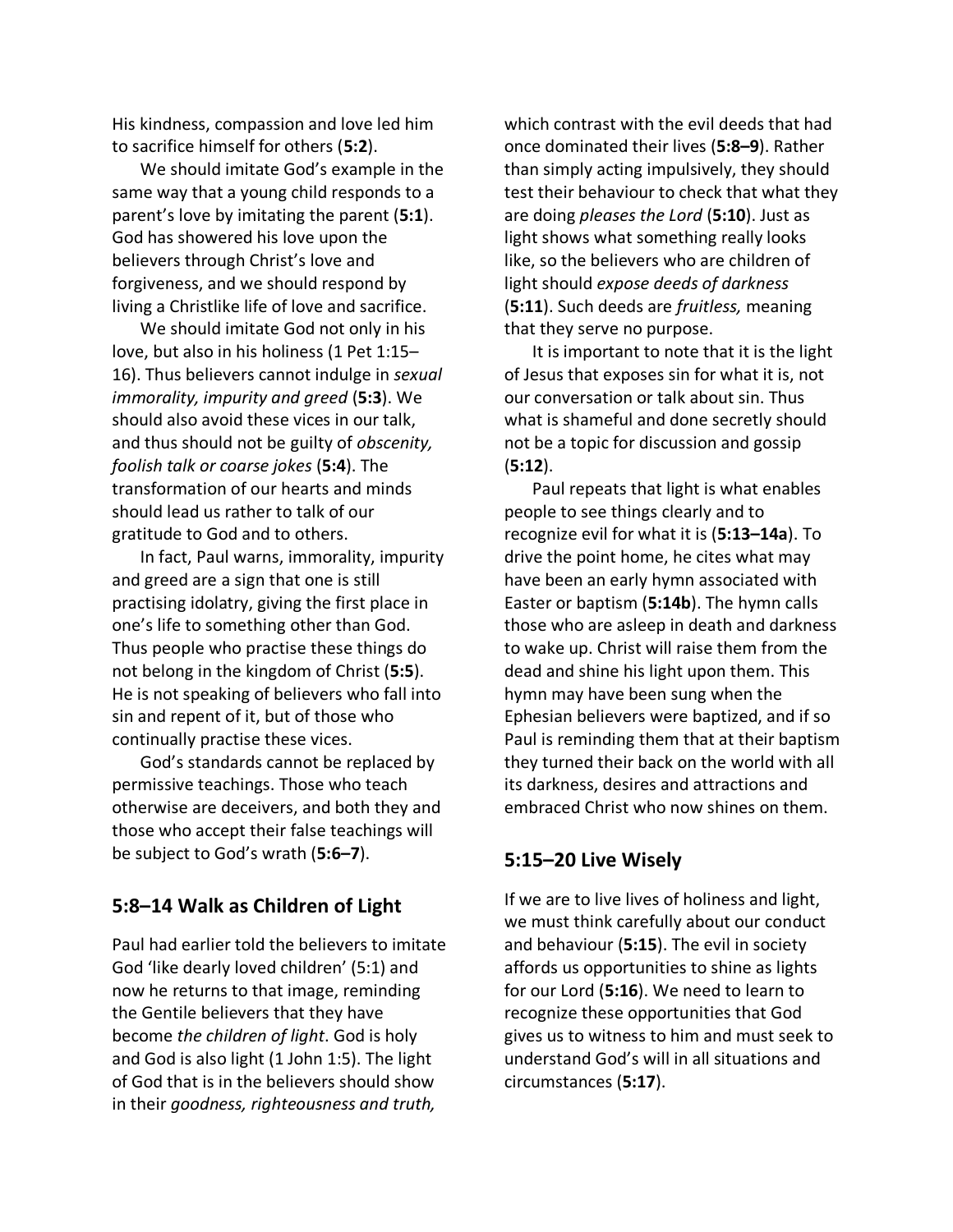Drunkenness does not make for wisdom and discernment. It also often leads to a careless and aimless life dominated by wild living, squandering of money and resources, and an excessive appetite for pleasures. Thus believers should avoid it. Instead of being under the influence of alcohol, believers are to be under the influence of the Holy Spirit (**5:18**).

The filling with the Holy Spirit can even be mistaken for drunkenness at times (see Acts 2:13). But where drunkenness leads to raucous singing and shouting, being filled with the Holy Spirit leads to praise expressed in *psalms, hymns and spiritual songs* (**5:19**). The instruction to *make music* implies that a variety of musical instruments and rhythms can be used. God is not concerned with the type of music but with its content, which is worship, thanksgiving and praise to God and Jesus Christ. The ultimate goal of the Spirit is to bring honour to God and Jesus Christ, and that is why *always giving thanks* is one of the signs that we are filled with the Holy Spirit (**5:20**). Whatever happens to us, we can still give thanks for God's love and mercy that have given us salvation and the gift of the Holy Spirit.

Our songs and thanksgiving are directed to God the Father *in the name of our Lord Jesus Christ* because he is the only one through whom we can come to God (John 14:6; Acts 4:12).

### **5:21–6:9 Live Responsibly**

Submission and obedience to Christ should govern all our relationships and responsibilities at home and at work. A consequence of this is that we are also to submit to one another, that is, to show respect for each other (**5:21**; see also John 13:13–15).

#### *5:22–33 In marriage*

The biblical model for marriage presented here applies to marriages across all cultures and ages, including African marriages.

A wife is told to *submit* to her husband because of her reverence for Christ (**5:22**). Her submission signals her acceptance of God's institutional order in the family and the church. God has made the husband the head of a family, just as Jesus Christ is the Head of the church (**5:23**). She is to follow the example set by the church (**5:24**). The church's submission to Christ is total, and wives must imitate this as they submit to their husbands *in everything*.

This divine arrangement does not imply that women are in any way inferior to men or men superior to women. Both wives and husbands have been assigned roles in the home and in the church. In 1 Corinthians 11:12, Paul explains the hierarchy: God is the head of Christ (though both are essentially equal as we saw earlier in 1:3), Christ is the head of the man, and the man is the head of the woman.

If wives are to model their behaviour on the relationship between the church and Christ, then husbands are to model their behaviour on the way Christ loved the church and demonstrated his love by dying for it on the cross (**5:25**). Such divine love goes far beyond sexual love or even friendship love. It sacrifices itself for the one it loves.

The reason why Christ sacrifices himself for the church is so that she can become pure and holy, *without stain, or wrinkle, or any other blemish* (**5:27**) and be fit to be his bride. Coming out of a sinful world, the church needs cleansing by *washing with water through the word* (**5:26**). Baptism alone is not enough, but must be accompanied by the preaching and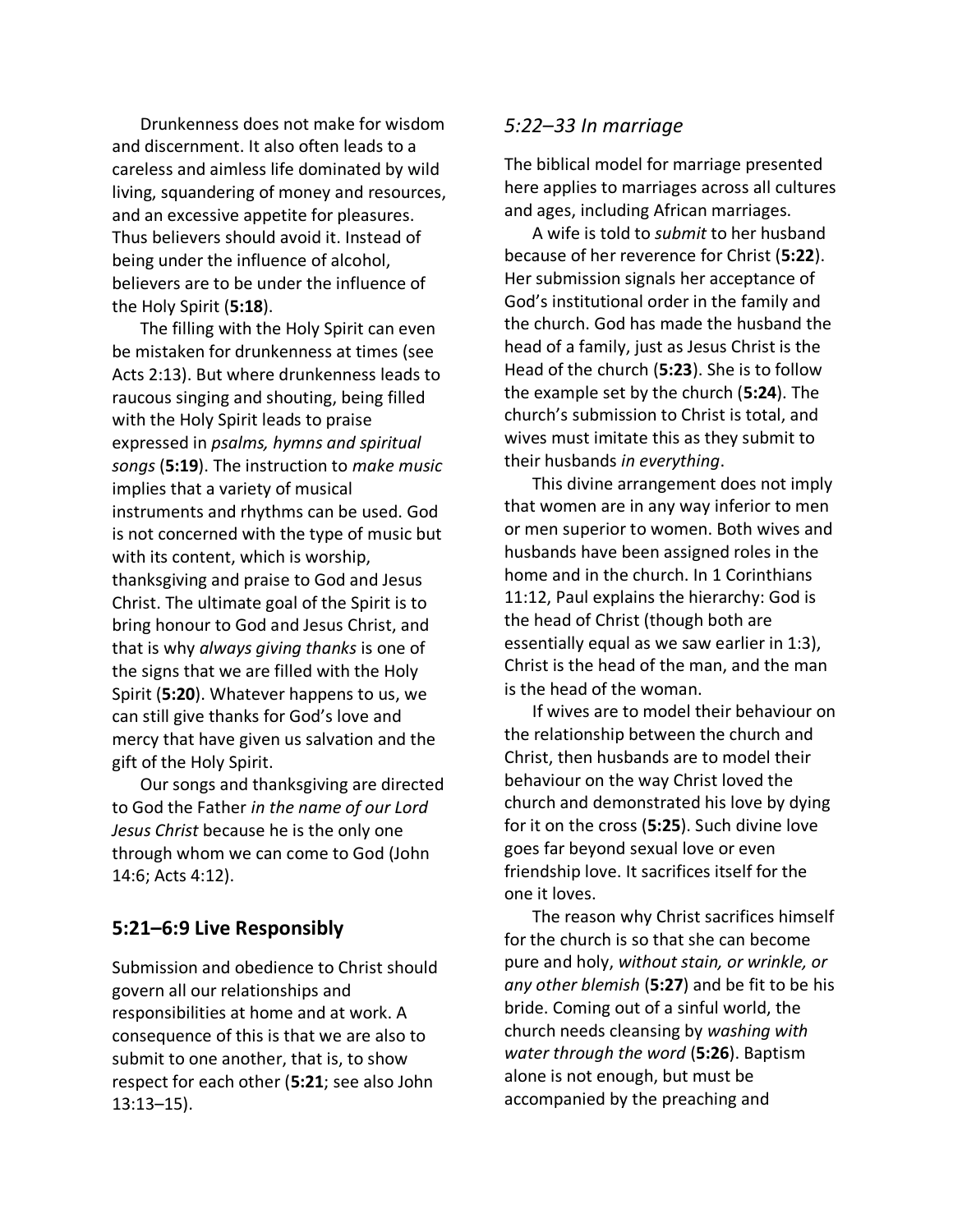profession of the gospel of Christ. While a husband cannot be like Christ and save his wife from sin, he can love her sacrificially despite her imperfections, just as Christ did the church, and he can honour and teach the gospel in his home so that the wife becomes more Christlike through her husband's love.

Not only are husbands to love their wives like Christ does, but they are also to love them and treat them with the same care that they would their own bodies (**5:28–29**). Christ feeds and cares for his church because *we are members of his body* (**5:30**), and a husband is to show the same care for his wife.

Wives are neither possessions nor totally separate individuals. Rather, marriage brings about a *union* between a husband and a wife, who leave all other relationships and become *one flesh* (**5:31**; Gen 2:24). The husband and the wife are no longer two, but one. What exactly this means was a mystery until it was explained in the relationship between Christ and the church. Marriage, then, can fully be understood in the light of what Christ does and is to the church and what the church does and is to Christ.

African husbands and wives need to dig deeper into this revealed mystery in Christ and use it as a model for their relationship. Believers should not appeal to traditions or customs as the basis for their relationship and roles in the family and marriage, but to Christ's example. We are to place a higher value on our husbands and wives than we may have in the past as we work towards a complementary relationship characterized by love and respect.

*6:1–4 In the family*

Like the husband-wife relationship, the parent-child relationship is rooted in love and reverence for Christ. All members of the family must recognize the Lordship of Christ.

Children are commanded to obey their parents, meaning both fathers and mothers (**6:1**). They are also to *honour* them, that is, to show them respect, as instructed in the Ten Commandments (**6:2**; Deut 5:16). Such behaviour comes with a promise that the child will do well and enjoy a long life (**6:3**). There is a reward for a child who obeys and honours his or her parents.

However, parents are not to make unreasonable demands of their children; hence the command not to *exasperate* them (**6:4**). Children who are exasperated by such demands may rebel, and rebellion leads to godlessness. A child who has experienced this is very difficult to win back to the Lord. Thus *fathers*, a term used here as representative of both parents, are to be tenderhearted and considerate in dealing with their children. Their primary task is to train their children in righteousness and to exercise discipline. They must be concerned not just for their children's physical health, but also that they grow into mature people in the home and in the church.

### *6:5–9 At work*

Although Paul's instructions are directed to slaves and their owners, the underlying principles still apply to any relationship in which one person is working for another. He sees all service or work as having a divine meaning and purpose, so that it is possible to say, 'whatever you do, whether in word or deed, do it all in the name of the Lord, giving thanks to God the Father through him' (Col 3:17).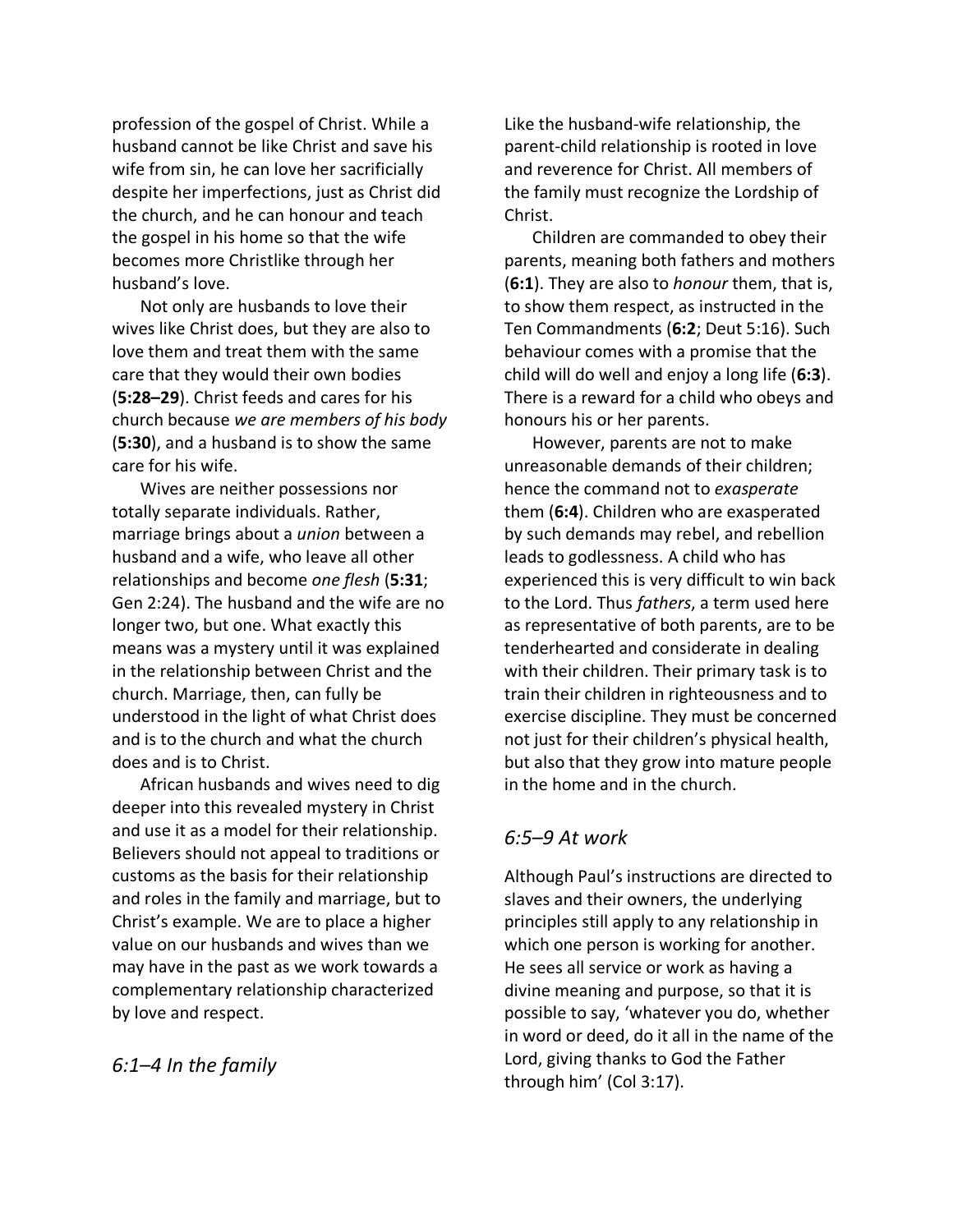Slaves are commanded to obey their earthly masters and to serve them wholeheartedly. They must do this with *respect and fear, and with sincerity of heart* (**6:5**). They are to respect them just as wives respect their husbands, not necessarily because they deserve it but as a sign of their respect for and obedience to Christ. It is fear of God that must be the spur to obedience, not fear of a human master. If they are *doing the will of God from your heart,* their service will be sincere. They will not be attempting to win favour, or working only when their work will be noticed (**6:6**). They will know that their true master is the Lord and that his eye is always on them, and will serve their human masters wholeheartedly (**6:7**).

The real reward for such service will not come from earthly masters but from their heavenly Lord (**6:8**). All those who do good will receive a rich reward, regardless of their social status. The slaves and the free have equal standing before the Lord.

This equality also has implications for masters (or employers today). Their attitude towards those who work for them must be governed by their own loyalty to Christ. Just as they are masters over the slaves, so the Lord is a master over them (**6:9**). Like their master in heaven, they are to be loving, not threatening and cruel. They must treat their slaves as God has treated them.

God is the judge for both the free and the slave, and he will not favour one group over the other. He will judge each person by how they have obeyed him and how this has been revealed in their attitudes to and treatment of others. Christ gives worth and dignity to every human being, so that 'there is neither Jew nor Greek, slave nor free, male nor female, for you are all one in Christ Jesus' (Gal 3:28). The logical result of

adopting such a Christlike attitude is the abolition of slavery.

### **6:10–20 Into Battle: The Armour of God**

Paul concludes his instructions by reminding the believers that they are engaged in a war, and need both power and armour to protect them. The source of their power is the Lord, whose *mighty power* will enable them to resist the enemy (**6:10**; see 1:19–20).

God has also provided *the full armour* the believers need, but before they can use it effectively, they need to put it on. Without it they will not be able to stand firm and oppose *the devil's schemes* (**6:11**). They need this spiritual armour because they are not going into a physical battle but a spiritual one, and because their enemies are many, powerful, evil and everywhere. The enemy is described as *rulers,* or cosmic powers in the universe; *authorities,* or demonic forces that exercise limited authority in opposition to God; *the powers of this dark world*; and *spiritual forces of evil in the heavenly realms* (**6:12**). These enemies are the spiritual forces behind the world systems that oppose God. It is important that believers recognize the spiritual nature of their opponents and thus understand the need to use spiritual weapons to fight them.

Believers will not know when or where the next assault will come, and so they need to have their armour on before the battle starts (**6:13**). Then they will be able *to stand your ground,* alert, fearless and resolute. Because the battle is fierce and may be prolonged, it is important that they persevere and are not swept away or pushed aside.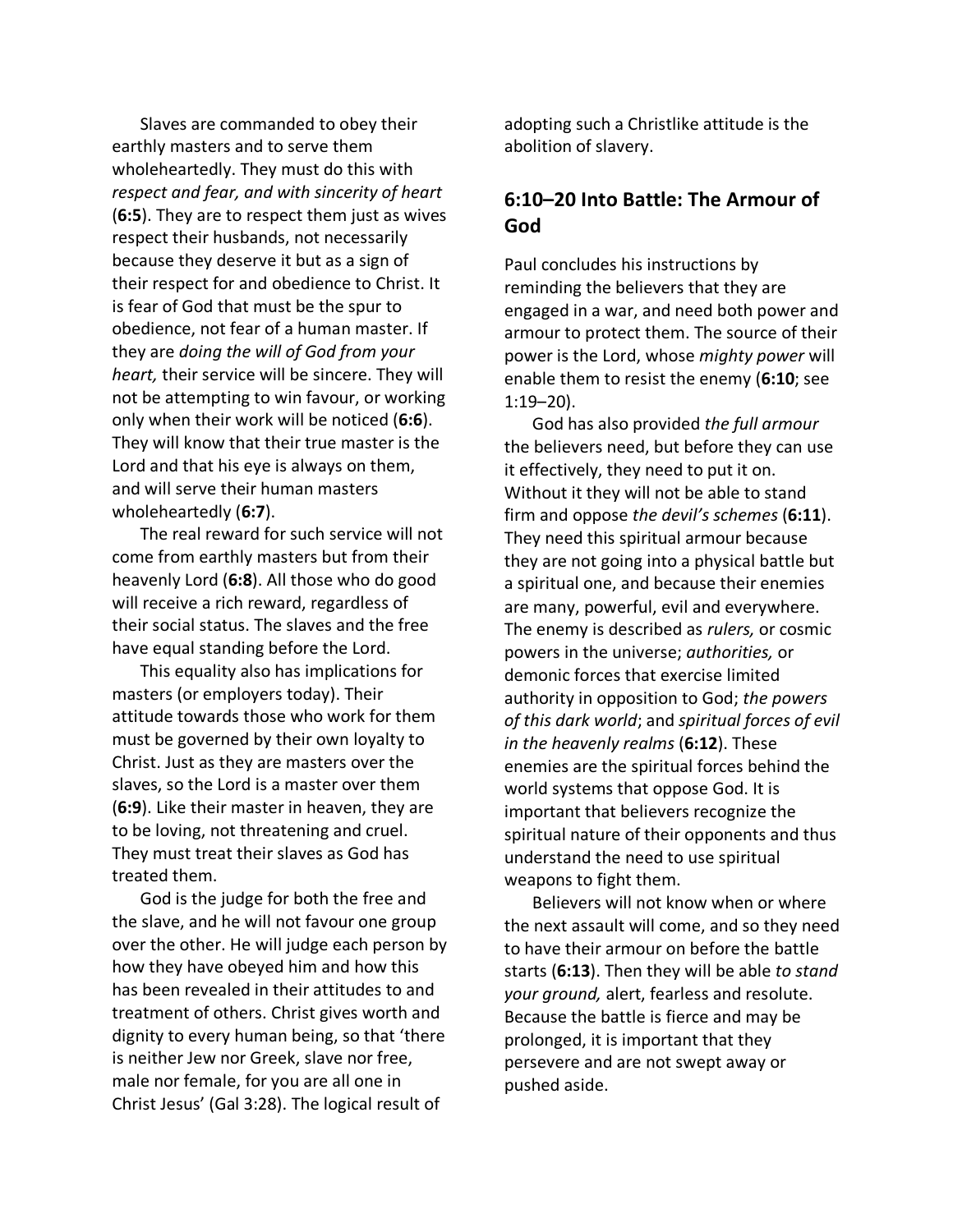God has provided both what we need for our protection (armour) and what we need for our attack (a weapon). Paul describes what God has supplied in terms of the equipment of a Roman soldier.

First, he speaks of the things the soldier of Christ is to put on and wear:

- *• The belt of truth* (**6:14a**). A belt tied up one's robes, so that they did not get in the way, and was what one tied one's sword to. Wearing a belt thus signals that one is ready for action. Knowledge of the truth (that is, of Jesus Christ, the gospel, and the Bible) prepares us for the battle that lies ahead.
- *• The breastplate of righteousness* (**6:14b**). The breastplate protected the heart and the vital organs. Our integrity and character need to be safe from attack by the enemy. But selfrighteousness offers no protection. We need the official breastplate that Christ gives when he supplies us with his righteousness.
- *• The sandals of the gospel of peace* (**6:15**). With our shoes on, we are ready to move out. We must be prepared to walk long distances in order to spread the good news of the gospel of Christ that brings ultimate peace to the world (Luke 2:14; Rom 10:15).

Next, Paul speaks of the things the soldier of Christ is to take up and carry:

- *• The shield of faith* (**6:16**). The shield was used to stop things like *flaming arrows* hurled by the enemy. If our faith is firmly rooted in Christ, there is nothing the enemy can do to us as our strong faith will block all his assaults. Our faith is anchored in the foundational truths of our salvation (Rom 10:9–13).
- *• The helmet of salvation* (**6:17a**). The helmet protected a soldier's head. Our

salvation means the forgiveness of our sins, reconciliation with God, and the gift of grace and eternal life. This salvation protects us and gives us a sure hope of final deliverance from this body of sin and from this wicked world.

*• The sword of the Spirit* (**6:17b**). The only offensive weapon that a believer carries is the word of God—and that weapon has more than enough power to wound and defeat the enemy.

Finally, as the climax of their preparation, those who are preparing for spiritual warfare must *pray in the Spirit* (**6:18**), not only for their own protection but for *all the saints*, for the battle is one we fight together. Not only that, but the prayers must not be routine mumblings, for the soldier of Christ is to be alert while praying. Soldiers receive their discipline through drills and exercises, but soldiers of Christ derive strength, power and discipline through prayers and supplications.

Praying in the Sprit means far more than praying in tongues. It means praying in communion with the Holy Spirit, that is, in the presence of the Holy Spirit (Rom 8:26– 27; 1 Cor 2:6–16). Our wisdom and power come from the Holy Spirit, and to obtain them we must be in constant communion with him, which is why we are told to pray *on all occasions* and all the time (1 Thess 5:17).

Paul requests that the believers pray for him. They might suspect that such a great leader does not need prayer and does not know fear, but Paul knows otherwise and specifically asks them to pray that he may know what to say and will have courage to present the gospel of Christ (**6:19–20**). Paul knows that spiritual battles are won only through prayer. If even the Apostle Paul